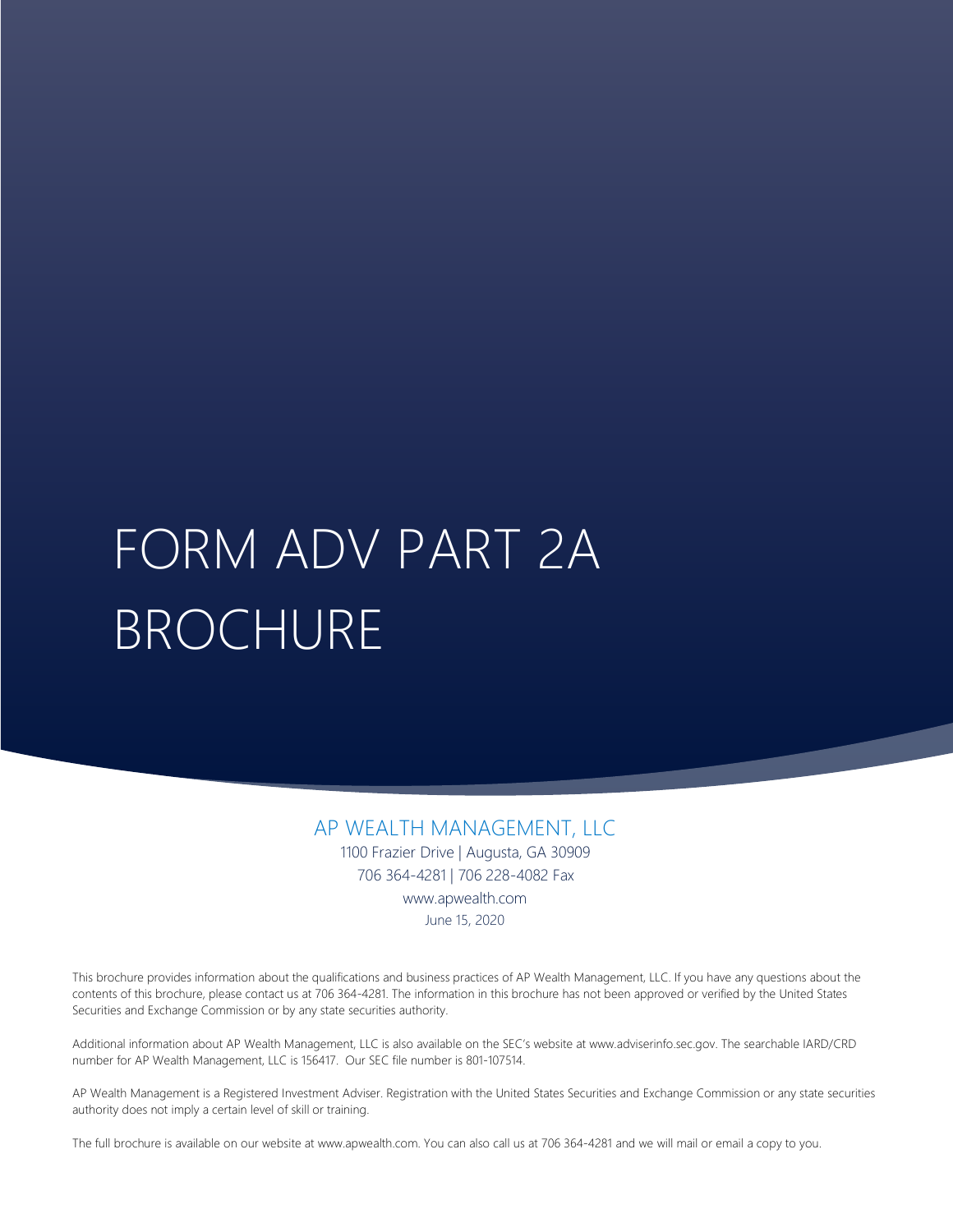# **Table of Contents**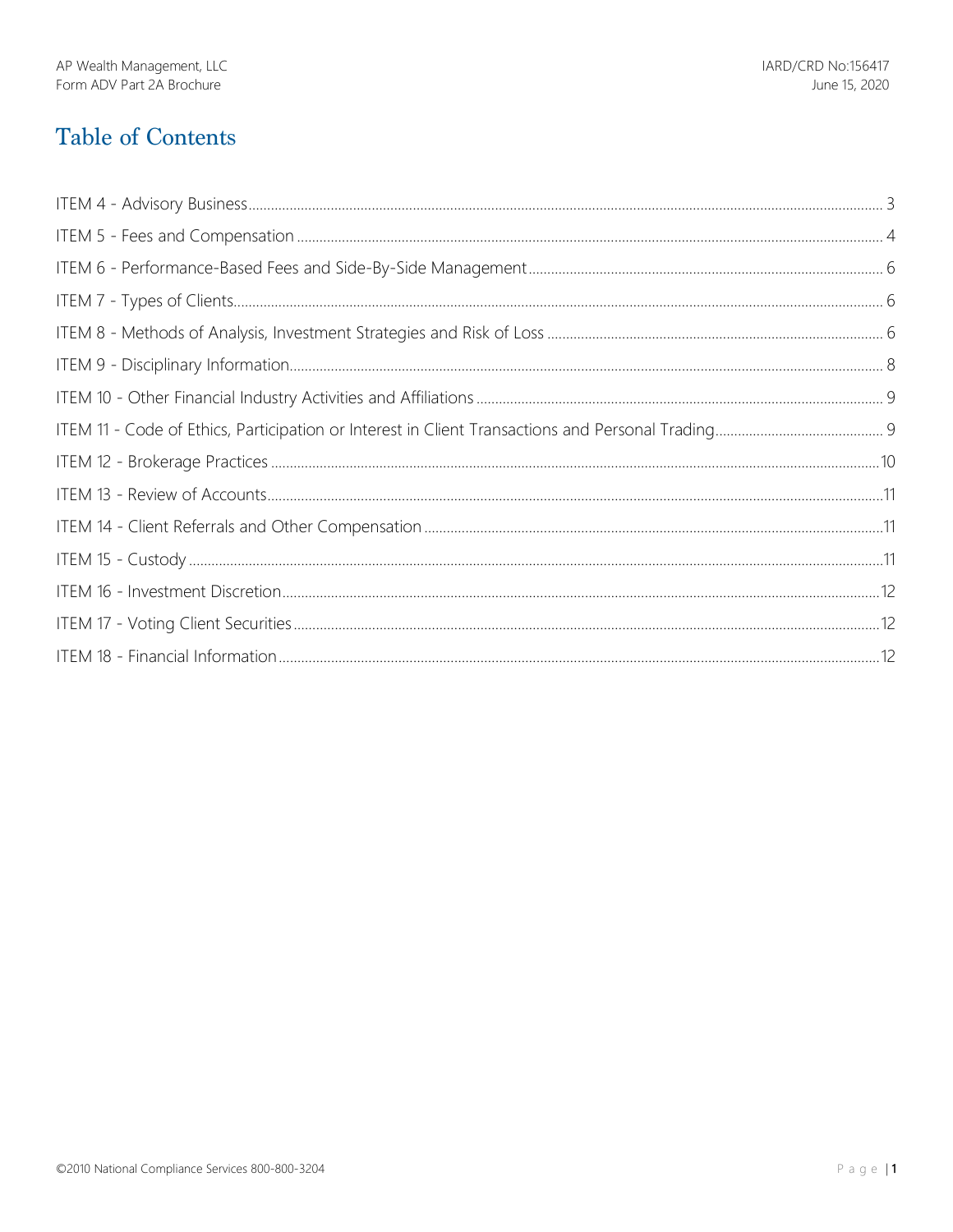# Material Changes

We have had no material changes since our last filing.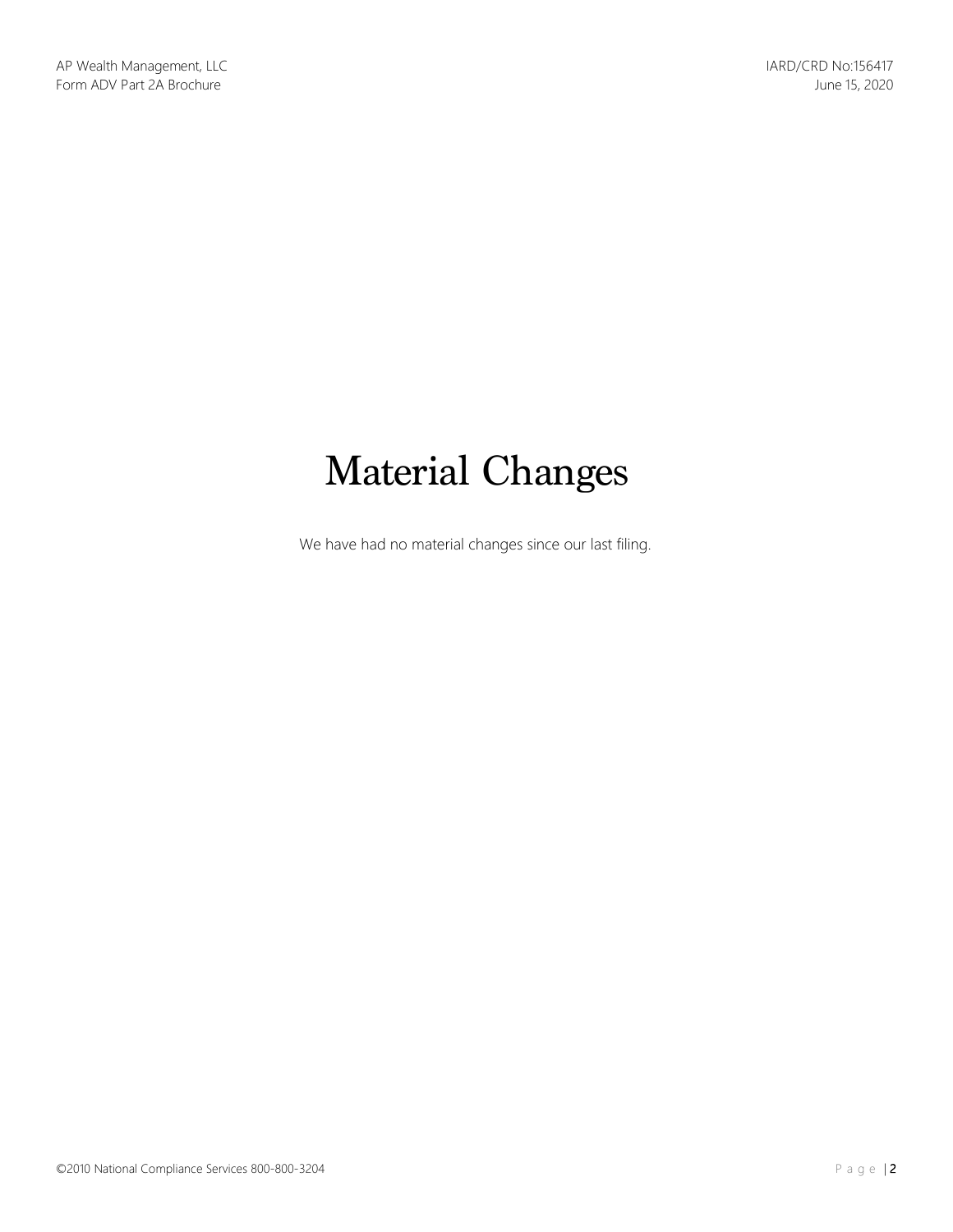# ITEM 4 - Advisory Business

## Form ADV Part 2A, Item 4

AP Wealth Management provides fee-only financial planning and investment management services. The firm was formed effective January 1, 2011 and began operating under the new name on May 9, 2011. AP Wealth Management, LLC is equally owned by Eugene Francis McManus and William Patrick Fair.

AP Wealth Management provides fee-only financial planning services for high net worth individuals and families through our Lifetime Financial Solution process. We analyze all aspects of a client's financial situation and provide recommendations and solutions that enable our clients to meet their financial goals.

The firm provides investment advisory services for high net worth individuals, families, and also institutions such as charitable organizations, churches, schools, etc. We manage accounts on a discretionary basis utilizing open end mutual funds, closed end funds, exchange traded funds (ETFs, individual stocks and individual bonds, structured notes, and non-publicly traded REITS. These accounts are custodied at Charles Schwab Institutional.

We create a risk/reward profile for each client in order to construct or recommend portfolios that will be suitable for our clients. Clients may impose restrictions on investing in certain securities or types of securities.

AP Wealth Management also develops model portfolios for inclusion in business' 401k/profit sharing plans. We charge an advisory fee based on the assets in the plan for this service. This service, along with providing oversight for some clients' company sponsored retirement plans, accounts for our non-discretionary assets under management.

The firm does not participate in wrap fee programs by providing portfolio management services.

As a registered investment advisory firm we are a fiduciary. We must operate in our clients' best interest. We must seek to avoid conflicts of interest in our advisory relationship with our clients. We will make full disclosure of all material conflicts of interest that we are aware of and our clients can either give informed consent to the conflict(s) or reject them.

The firm manages \$151,689,612 on a discretionary basis and \$3,319,211 on a non-discretionary basis. These figures are as of December 31, 2019.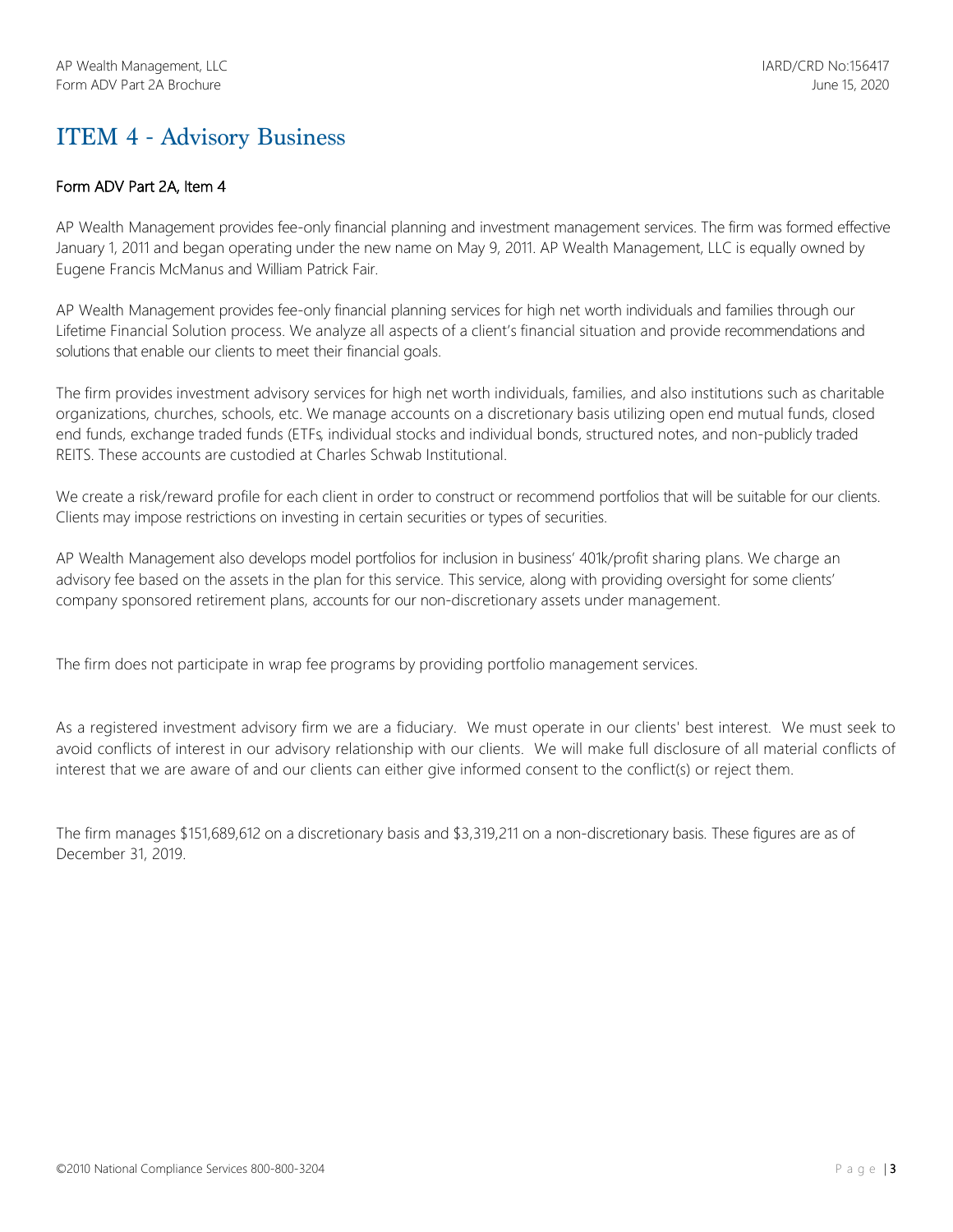# ITEM 5 - Fees and Compensation

## Form ADV Part 2A, Item 5

Financial Planning Service -

The cost of a comprehensive financial plan starts at \$5,000 and adjusts for more complex or time-consuming plans. If the client opts to engage APWM for its ongoing wealth management services this fee may be waived.

Investment Management Services -

Investment advisory fees will not exceed 1.45% of the assets under advisement annually and are based on several factors, including: the complexity of the services to be provided, the level of assets to be managed, and the overall relationship with the advisor.

These fee schedules as well as our fees for advising on non-discretionary assets are negotiable.

We deduct fees from clients' assets. Fees are billed and deducted quarterly. Fees for accounts managed by AP Wealth Management are billed for the upcoming calendar quarter based on the account value at the end of the most recent calendar quarter.

The calendar quarter in which an account is funded is billed in arrears based on the initial amount funded and prorated for the portion of the quarter in which the account was funded. Additional contributions to accounts are initially billed in this same manner.

Open end mutual funds, exchange traded funds, and closed end funds all have management and operational expenses which the client will bear. Some mutual fund purchases incur transaction charges of up to \$30 which the client will bear. Securities purchases will incur transaction charges ranging from \$0 to \$50. Some accounts, particularly retirement accounts, may be charged annual custodial fees. AP Wealth Management, LLC does not participate in any of these charges or fees.

Terminated accounts will have unearned fees rebated based on the following formula: Number of days left in quarter / 92 times Amount billed for the quarter.

Clients have the option to purchase investment products that the firm recommends through other brokers or agents that are not affiliated with AP Wealth Management, LLC.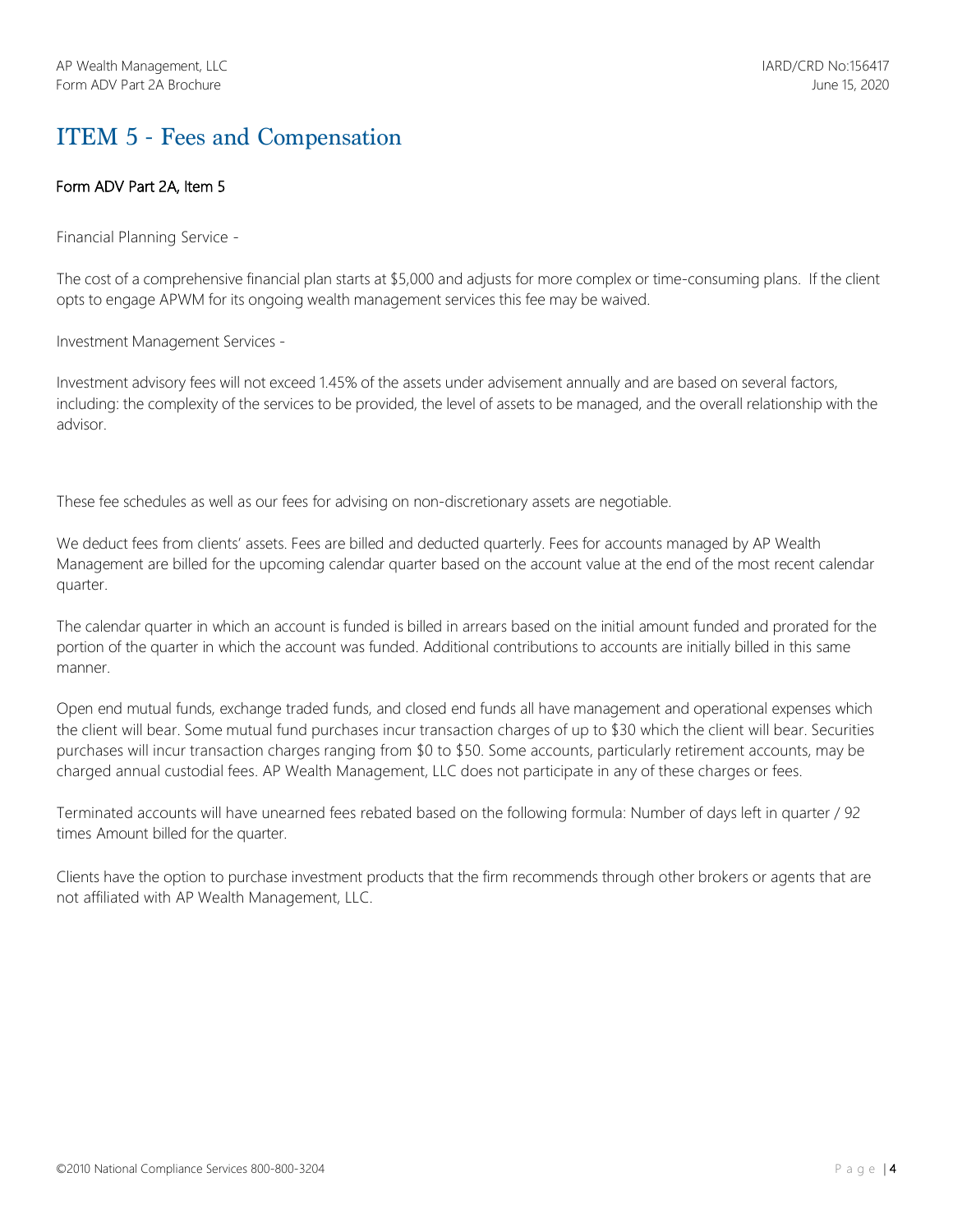Clients may bear the cost of commissions or markups for the purchase of certain securities. AP Wealth Management does not reduce our advisory fees to offset commissions or markups, nor do we receive any revenue from these charges in fee based accounts.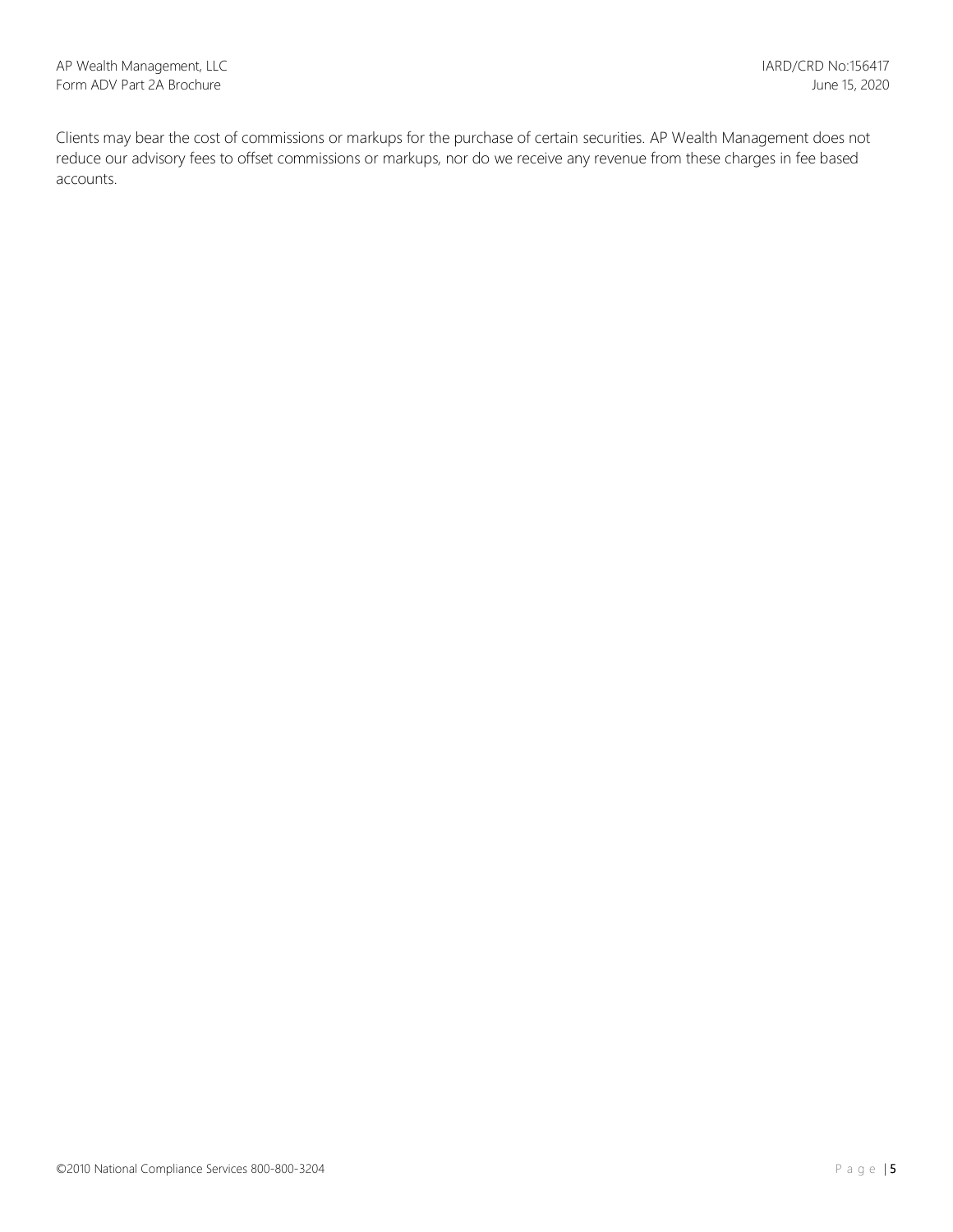# ITEM 6 - Performance-Based Fees and Side-By-Side Management

## Form ADV Part 2A, Item 6

AP Wealth Management does not accept performance-based fees.

# ITEM 7 - Types of Clients

## Form ADV Part 2A, Item 7

The firm primarily provides financial planning and investment advice to high net worth individuals and families. The minimum investment relationship is \$1,000,000 in assets. Exceptions to this minimum may be made on a case by case basis.

## ITEM 8 - Methods of Analysis, Investment Strategies and Risk of Loss

## Form ADV Part 2A, Item 8

We use an asset allocation approach to investing. We categorize investments in four categories: relative return, Attain, opportunistic and Protect. We match a client's risk profile with the allocation among the categories. For example, a very conservative client will have most of their investments in the protect category. An aggressive client would have most of their assets invested in the strategic and relative return categories.

We use open end mutual funds, exchange traded funds, closed end funds, individual equities and individual fixed income securities to implement our strategies. There is risk of loss to the client, up to the full amount of the investment, in any of these types of investments. None of these investments is FDIC insured or guaranteed in any manner. There are no guarantees that investment objectives will be met.

### Material risks in our investment strategies:

Equity Risk. Equity prices can fall rapidly in response to developments affecting a specific company or industry, or to changing economic, political or market conditions.

Fixed-Income Risk. When we invest your assets in fixed-income securities, the value of your investment will fluctuate with changes in interest rates, as well as other factors. Defaults by fixed income issuers may also harm performance.

Structured Note Risk. Investment in some types of structured notes can result in the loss of up to 100% of principal. The notes may or may not pay interest. Liquidity is limited and sometimes there is no secondary market for a note. The quality of the note is linked to the credit worthiness of the issuer.

© 2010 National Compliance Services 800-800-3204  $\blacksquare$  Page | 6 Junk Bond Risk. Lower-quality bonds, known as "high yield" or "junk" bonds, present greater risk than bonds of higher quality, including an increased risk of default. An economic downturn or period of rising interest rates could adversely affect the market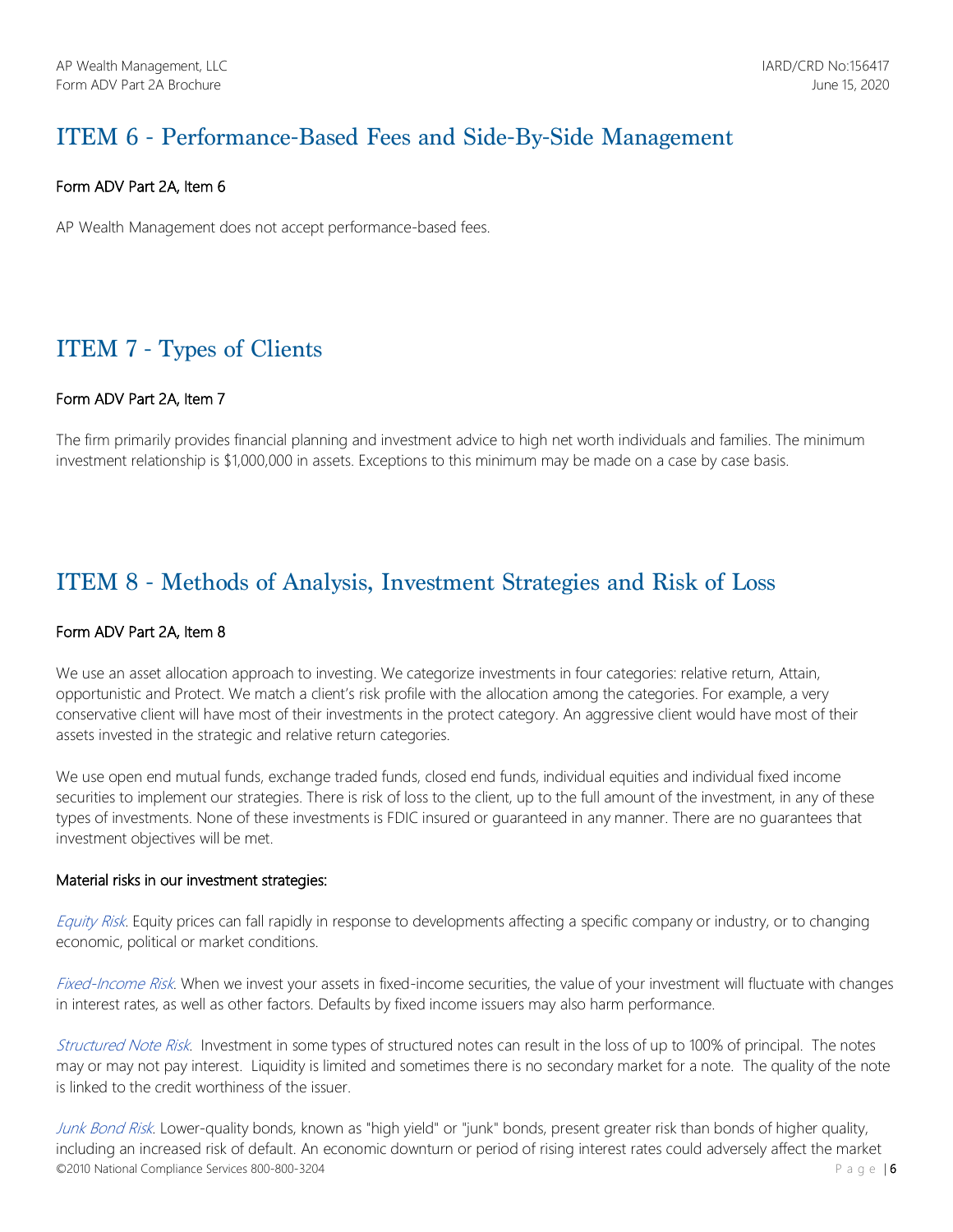for these bonds and reduce liquidity in these bonds. Junk bond issuers are more sensitive to economic conditions than high quality issuers and more likely to seek bankruptcy protection which may delay resolution of bond holder claims and may eliminate liquidity.

Foreign Risk. Foreign markets can be more volatile than the U.S. market due to increased risks of adverse issuer, political, regulatory, market, or economic developments and can perform differently from the U.S. market.

Emerging Markets Risk. Funds that we invest client money in may invest in emerging market countries that may have relatively unstable governments, weaker economies, and less- developed legal systems, which do not protect securities holders. Emerging market economies may be based on only a few industries and security issuers may be more susceptible to economic weakness and more likely to default.

Commodity-Linked Derivative Risk. When the Fund invests in commodities through funds that invest in commodity-linked derivative instruments the Fund is exposed to risks affecting a particular industry or commodity, such as drought, floods, and adverse regulatory developments. Commodity-linked derivatives may also have leverage risk, which amplifies the effect of a small movement in commodity prices on the Fund.

Management Risk. The Adviser's dependence on multi-asset diversification and judgments about the attractiveness, value and potential appreciation of particular Asset Classes in which we invest will in some cases prove to be incorrect and have negative impacts on performance.

Portfolio Turnover Risk. As to the portion of the portfolio invested in ETFs and closed-end investment companies, turnover may result in higher brokerage commissions, dealer mark- ups and other transaction costs.

Small and Mid-Capitalization Issuer Risk. Investments in securities of small- and mid- capitalization companies may be more vulnerable than larger, more established organizations to adverse business or economic developments. These companies often have narrower markets, fewer products, or services to offer and more limited managerial and financial resources than do larger, more established companies.

Underlying Fund Costs and Risks. Each mutual fund (open end or closed end) and Exchange traded fund is subject to specific risks, depending on its investments. Underlying Funds are also subject to investment advisory and other expenses, which are borne by the client. As a result, your overall cost of investing in funds rather than the underlying stocks, bonds and other basic assets will be higher than the cost of investing directly in them.

AP Wealth Management recommends a number of types of securities, but open end mutual funds and exchange traded funds make up the majority of our holdings. These funds are invested in stocks, bonds and other types of securities. They use varying strategies to attempt to meet their objectives. The investor is subject to risk of loss of all of their capital in any of these investments; whether due to market-related losses or fraud committed by the investment companies. Accounts are protected by the SIPC to mitigate losses due to fraud or theft.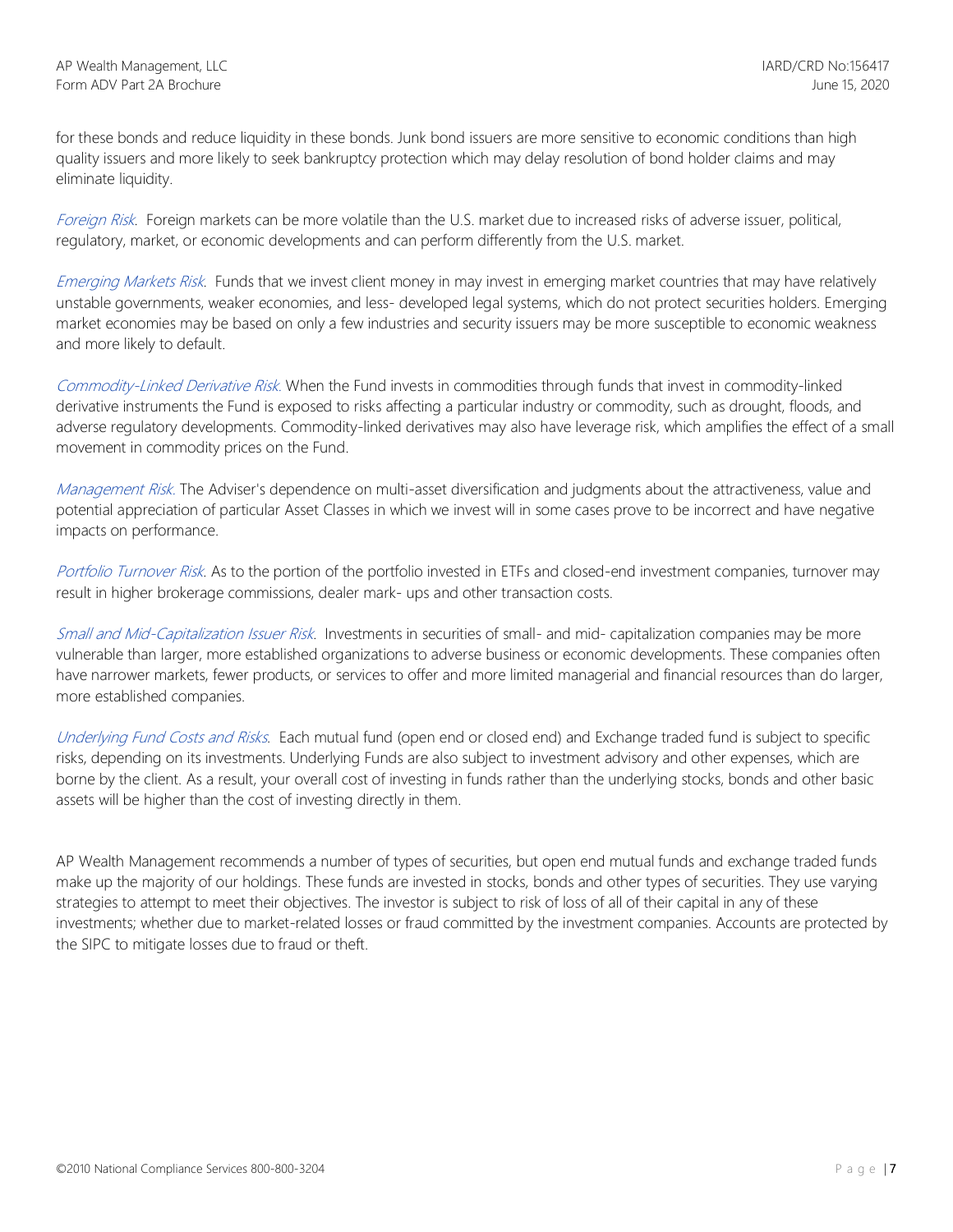# ITEM 9 - Disciplinary Information

## Form ADV Part 2A, Item 9

- A. A criminal or civil action in a domestic, foreign or military court of competent jurisdiction in which your firm or a management person
	- 1. was convicted of, or pled guilty or nolo contendere ("no contest") to (a) any felony; (b) a misdemeanor that involved investments or an investment-related business, fraud, false statements or omissions, wrongful taking of property, bribery, perjury, forgery, counterfeiting, or extortion; or (c) a conspiracy to commit any of these offenses;

### None

2. is the named subject of a pending criminal proceeding that involves an investment-related business, fraud, false statements or omissions, wrongful taking of property, bribery, perjury, forgery, counterfeiting, extortion, or a conspiracy to commit any of these offenses

## None

- 3. was found to have been involved in a violation of an investment-related statute or regulation; or None
- 4. was the subject of any order, judgment, or decree permanently or temporarily enjoining, or otherwise limiting, your firm or a management person from engaging in any investment-related activity, or from violating any investment-related statute, rule, or order.

### None

- B. An administrative proceeding before the SEC, any other federal regulatory agency, any state regulatory agency, or any foreign financial regulatory authority in which your firm or a management person
	- 1. was found to have caused an investment-related business to lose its authorization to do business; or None
	- 2. was found to have been involved in a violation of an investment-related statute or regulation and was the subject of an order by the agency or authority
		- (a) denying, suspending, or revoking the authorization of your firm or a management person to act in an investment-related business;

## None

(b) barring or suspending your firm's or a management person's association with an investment-related business;

## None

- a) otherwise significantly limiting your firm's or a management person's investment-related activities; or None
- (c) imposing a civil money penalty of more than \$2,500 on your firm or a management person. None
- C. A self-regulatory organization (SRO) proceeding in which your firm or a management person
	- 1. was found to have caused an investment-related business to lose its authorization to do business; or None
	- 2. was found to have been involved in a violation of the SRO's rules and was: (i) barred or suspended from membership or from association with other members, or was expelled from membership; (ii) otherwise significantly limited from investment-related activities; or (iii) fined more than \$2,500. None

## No one associated with AP Wealth Management has been subject to any of the disciplinary matters mentioned above.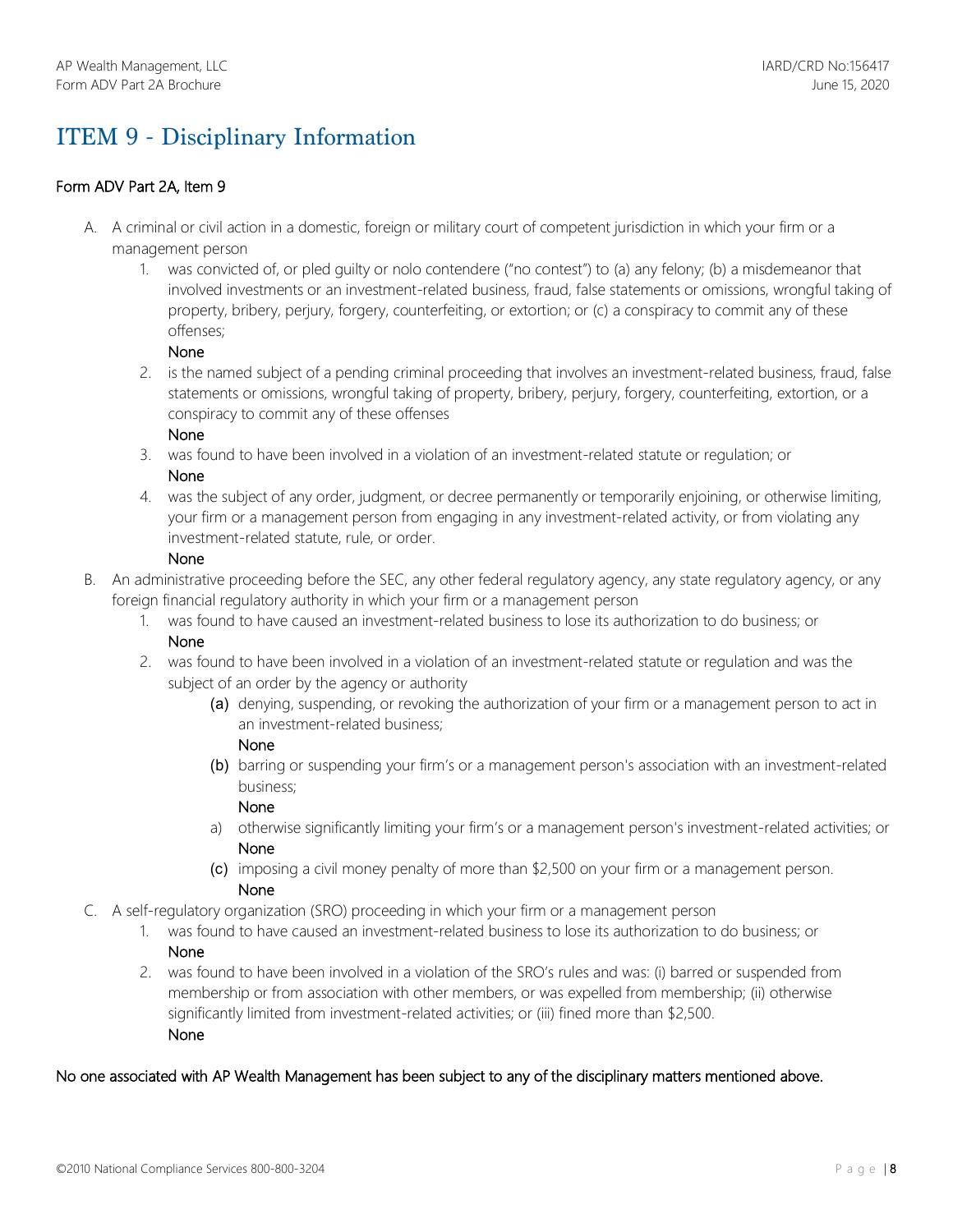# ITEM 10 - Other Financial Industry Activities and Affiliations

## Form ADV Part 2A, Item 10

No one associated with AP Wealth Management is registered as a futures commission merchant, commodity pool operator, commodity trading advisor nor is associated with any of the foregoing entities.

We do not currently select other investment advisors for our clients.

## ITEM 11 - Code of Ethics, Participation or Interest in Client Transactions and Personal Trading

## Form ADV Part 2A, Item 11

The firm has a code of ethics that centers on our role as a fiduciary for our clients. We will disclose fully any conflicts we might have with clients, we will seek the best execution for client market transactions, and we will have a reasonable basis for all recommendations made to clients. We have policies and procedures to help ensure that we do not act in a manner contrary to our clients' best interests. The code of ethics is available upon request.

We do not engage in the practice of recommending, or buying or selling for client accounts, securities in which we or a related person has a material financial interest.

The advisors at AP Wealth Management may take positions in their own accounts in securities that are the same as, similar to, or the opposite of those that may be recommended to our advisory clients, due to personal similarities or differences in investment goals and risk tolerances. Our positions are of a modest scale and in securities that are widely traded, such that any insider information we may glean from clients would have no effect on the market prices for his or her own investments. If we believe there is any risk that our own investment interests may be deemed to create a possible conflict with the impartiality of the advice and recommendations that we give to clients, we will divulge information on those investment positions to any affected client.

The advisors at AP Wealth Management will not purchase securities for their own accounts within 3 business days prior to buying or selling the same securities in client accounts. This prevents us from buying a security ahead of a client and then investing client money in the same security in the hopes of increasing the price of the security for our benefit.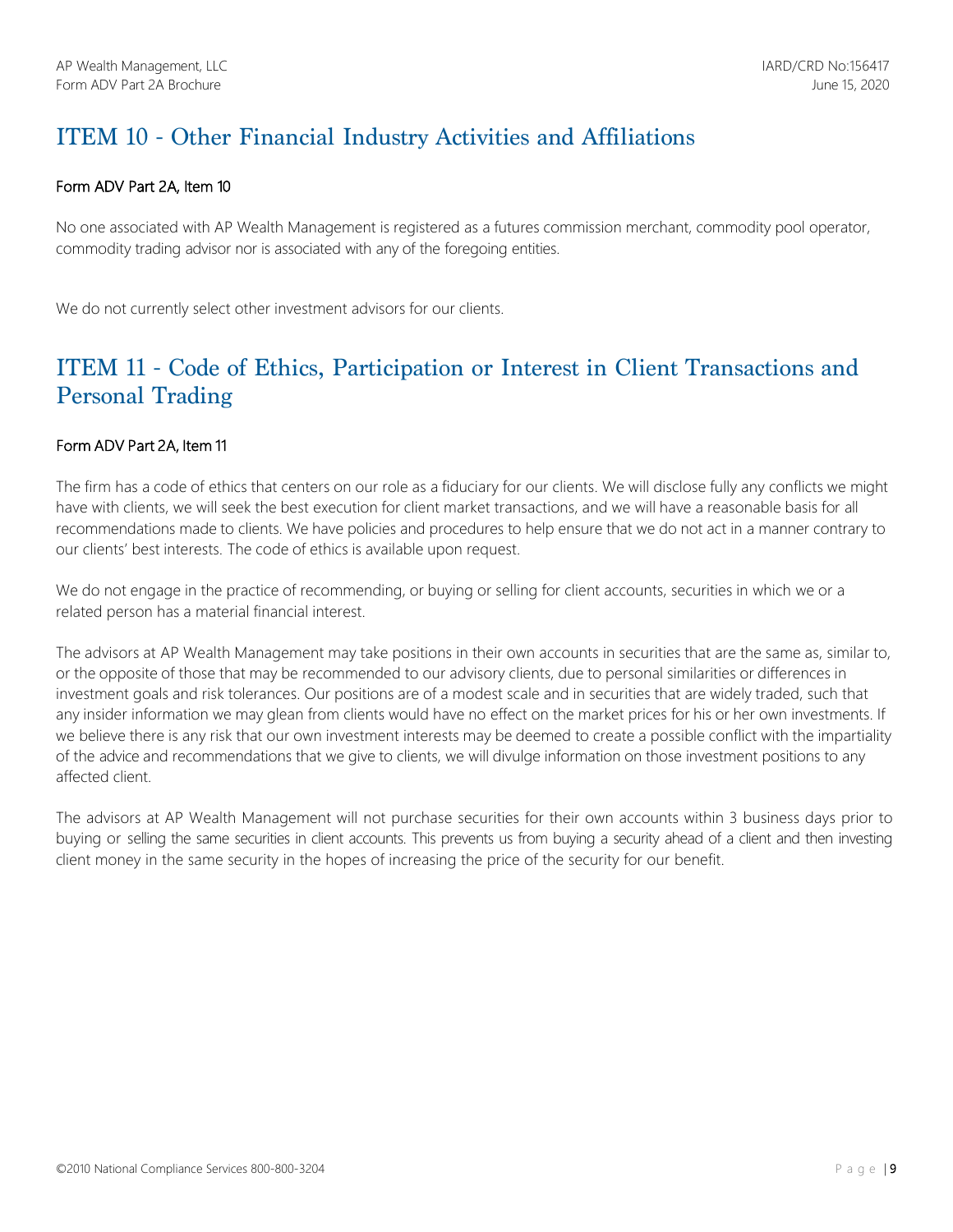## ITEM 12 - Brokerage Practices

## Form ADV Part 2A, Item 12

AP Wealth Management uses Charles Schwab Institutional to establish brokerage accounts for our clients. Schwab is a very reputable and fiscally sound firm and is one of the leaders in serving the Registered Investment Adviser industry. Schwab does not charge for its custody services. Schwab's transaction charges are reasonable; usually between \$0 and \$50 for equity and bond trades. Some mutual funds available through Schwab have transaction charges of up to \$30.

AP Wealth Management does not receive research or other products or services from a broker-dealer or third party in connection with, or in exchange for, client securities transactions.

The firm does not use client brokerage commissions (or markups or markdowns) to obtain research or other products or services from a broker-dealer or third party.

AP Wealth Management does not receive research or other products or services in exchange for recommending a broker-dealer.

AP Wealth Management does not accept soft dollar benefits.

Neither AP Wealth Management, nor any related persons, acquired any products or services in the last fiscal year with client brokerage commissions (or markups or markdowns).

The firm did not direct client transactions to a particular broker-dealer in return for soft dollar benefits.

AP Wealth Management does not receive client referrals from a broker-dealer or third party in exchange for selecting or recommending a broker-dealer or third party.

The firm does not direct client transactions to a particular broker-dealer in the past year in exchange for client referrals.

We do not recommend, request, or require clients to direct us to execute transactions through a specified broker-dealer.

We do not permit clients to direct brokerage.

When purchasing individual securities for multiple accounts, we will attempt to aggregate the order. This will help limit the price differential from one client to another. Aggregation generally does not reduce the transaction costs for the client.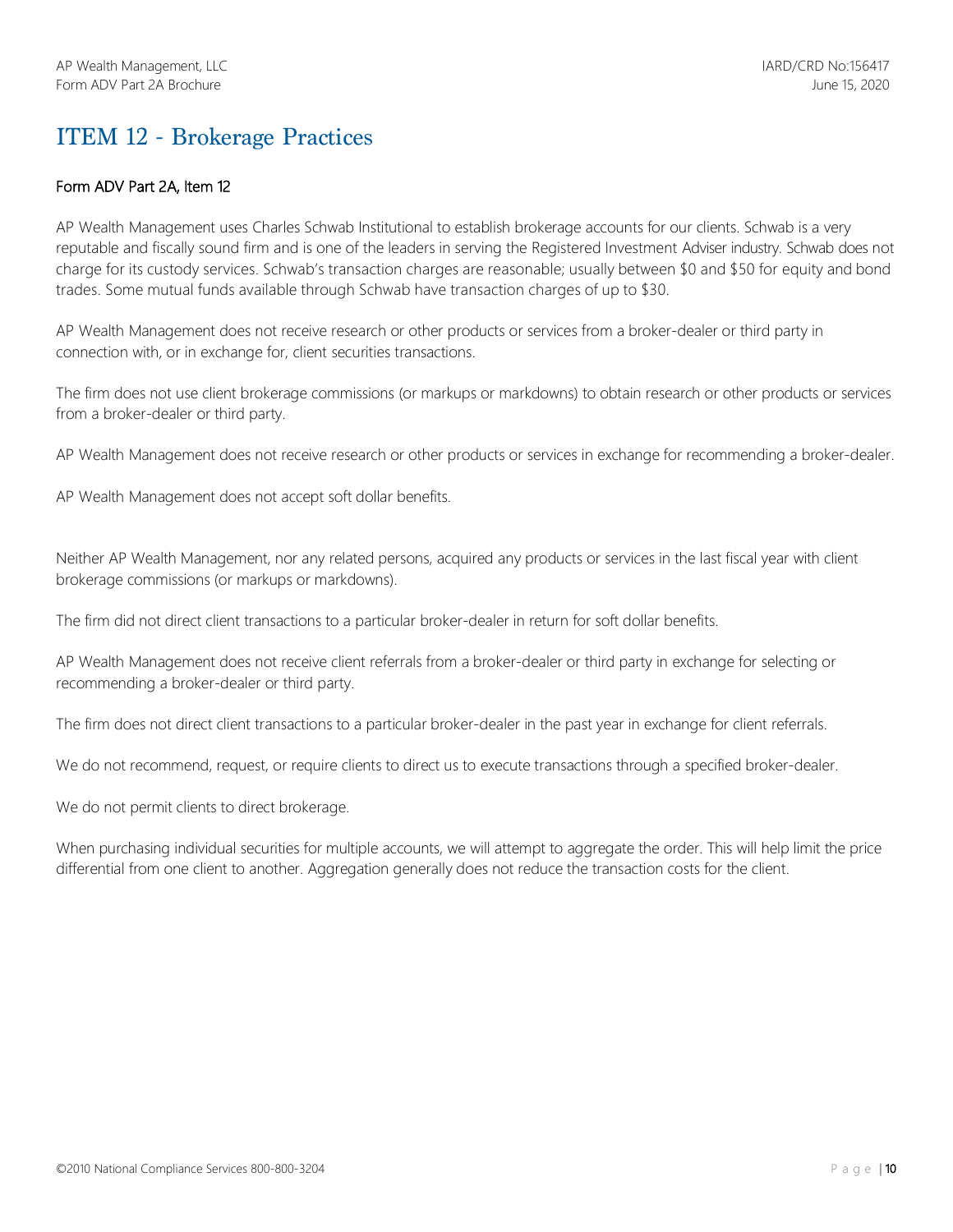## ITEM 13 - Review of Accounts

### Form ADV Part 2A, Item 13

Accounts are reviewed on at least on a quarterly basis by William Patrick Fair (chief compliance officer), or Eugene Francis McManus (managing member). Accounts are reviewed for performance against appropriate benchmarks, for appropriate allocation based on the client's risk/reward profile and for any changes in the strategies or management of the holdings selected for the account.

Accounts will be reviewed at a client's specific request, especially if there has been a significant change in the investment environment or the client's personal circumstances.

Quarterly snapshot reports produced by Morningstar Office software are provided. These reports illustrate the allocation of the account and performance history. Monthly statements are provided to the client by the custodian.

## ITEM 14 - Client Referrals and Other Compensation

## Form ADV Part 2A, Item 14

AP Wealth Management receives no economic benefit from non-clients for providing investment advice or other advisory services to our clients.

AP Wealth Management does not directly or indirectly compensate any person who is not supervised by AP Wealth Management for client referrals.

## ITEM 15 - Custody

#### Form ADV Part 2A, Item 15

Under government regulations, we are deemed to have custody of your assets if, for example, you authorize us to instruct Schwab to deduct our advisory fees directly from your account or if you grant us authority to move your money to another person's or entity's (third party) account.

Schwab maintains actual custody of your assets. You will receive account statements from Schwab at least quarterly. They will be sent to the email or postal mailing address you provided to Schwab. You should carefully review those statements promptly when you receive them. We also urge you to compare Schwab's statements with the periodic billing statements and performance reports that you receive from us.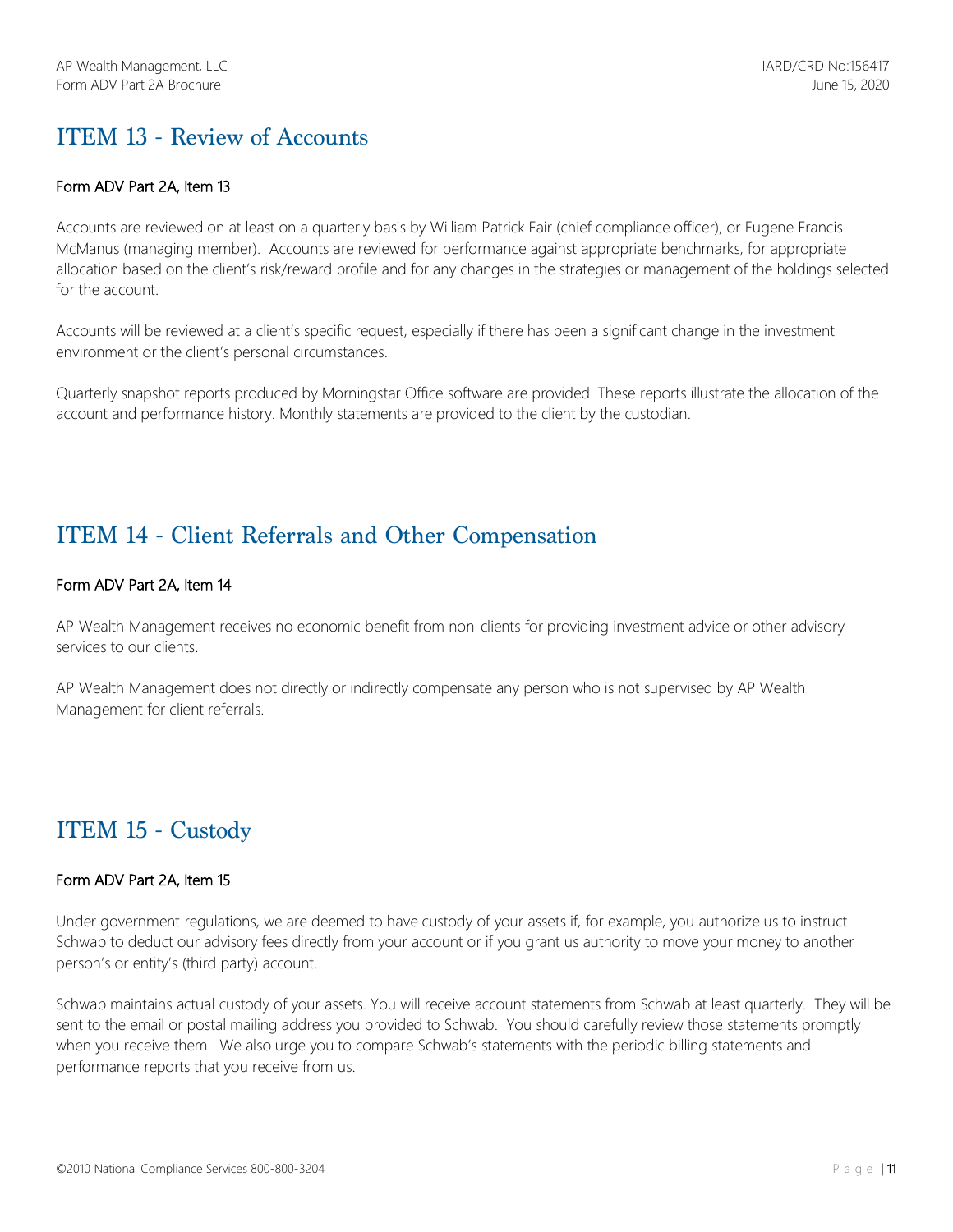## ITEM 16 - Investment Discretion

## Form ADV Part 2A, Item 16

AP Wealth Management accepts discretionary authority to manage securities accounts on behalf of clients. Clients may provide us with a list of securities or industries to exclude from purchase. This authority to manage securities accounts on a discretionary basis is granted on the Charles Schwab application upon account opening.

## ITEM 17 - Voting Client Securities

## Form ADV Part 2A, Item 17

We will accept authority to vote client securities. This authority is granted via the Charles Schwab new account application for the discretionary accounts we manage. William Fair is responsible for voting client securities. We follow the ISS guidelines (www.issgovernance.com) when voting client securities and always vote in the client's best interest. If there is a potential conflict of interest in a vote, we will contact the affected client(s) and obtain their voting decision on the particular matter. We will keep a record of these instances. Clients may contact us prior to a voting deadline and direct our vote of their securities. Clients may contact us and we will immediately provide information regarding how a client's securities were voted. Our policies on proxy voting and/or a copy of the ISS guidelines are available upon request by calling us at 706 364-4281.

Some clients do not grant us authority to vote their securities. These clients will receive their proxies or other solicitations directly from the custodian or transfer agent. Clients are welcome to contact us at 706 364-4281 should they have questions regarding a particular solicitation.

## ITEM 18 - Financial Information

#### Form ADV Part 2A, Item 18

We do not require or solicit prepayment of more than \$500 in fees per client, six months or more in advance.

We are not aware of any aspect of our financial condition that would be reasonably likely to impair our ability to meet contractual commitments to clients.

Neither the firm nor any of its principals has been the subject of a bankruptcy petition during the past ten years.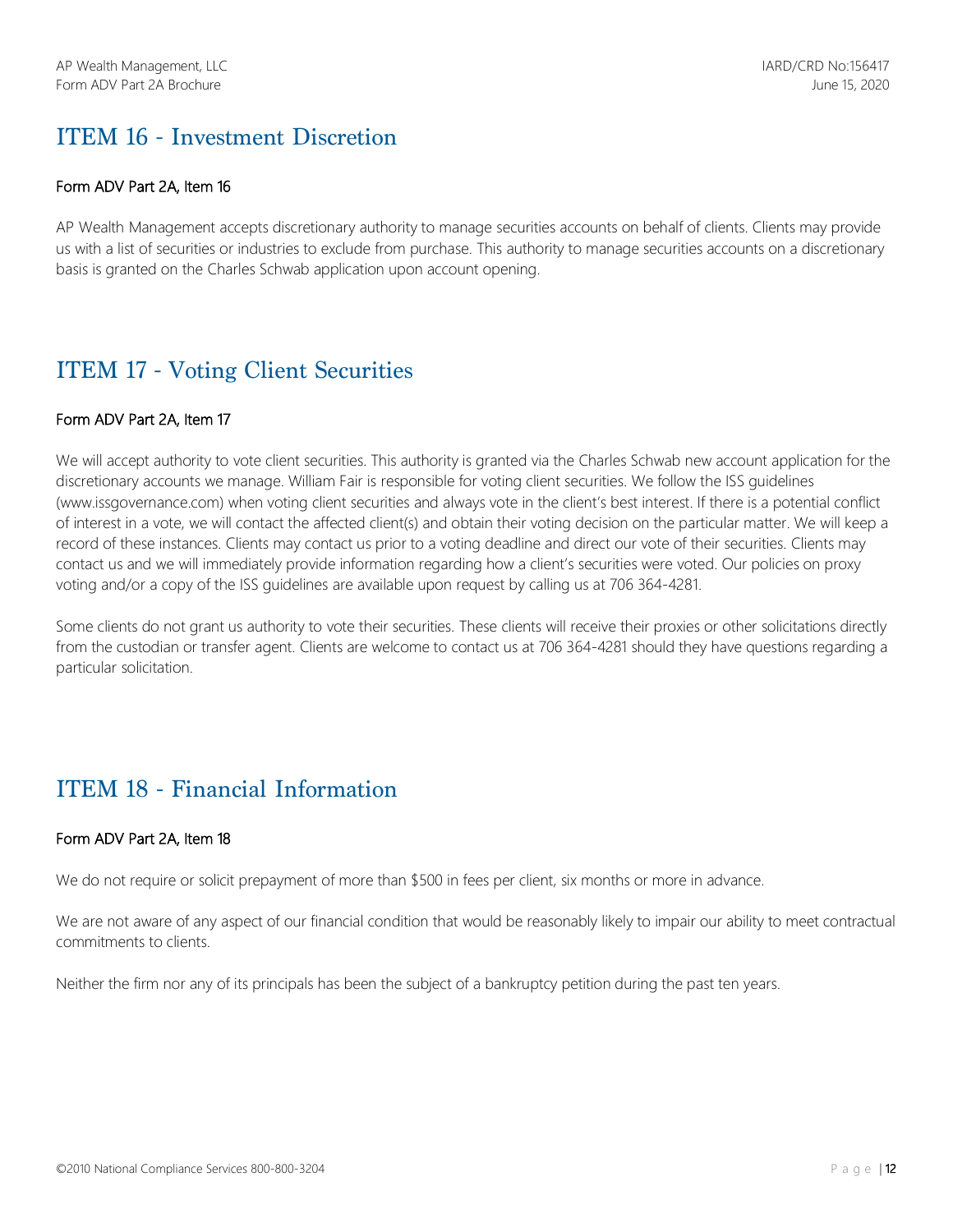# FORM ADV PART 2B BROCHURE SUPPLEMENT

## EUGENE FRANCIS MCMANUS CRD # 4666516

AP Wealth Management 1100 Frazier Drive Augusta, Ga 30909 706 364-4281

June 15, 2020

This brochure supplement provides information about Eugene Francis McManus that supplements the AP Wealth Management brochure. You should have received a copy of that brochure. Please contact William Patrick Fair, Chief Compliance Officer, if you did not receive AP Wealth Management's brochure or if you have any questions about the contents of this supplement.

Additional information about Eugene Francis McManus is available on the SEC's website at www.adviserinfo.sec.gov.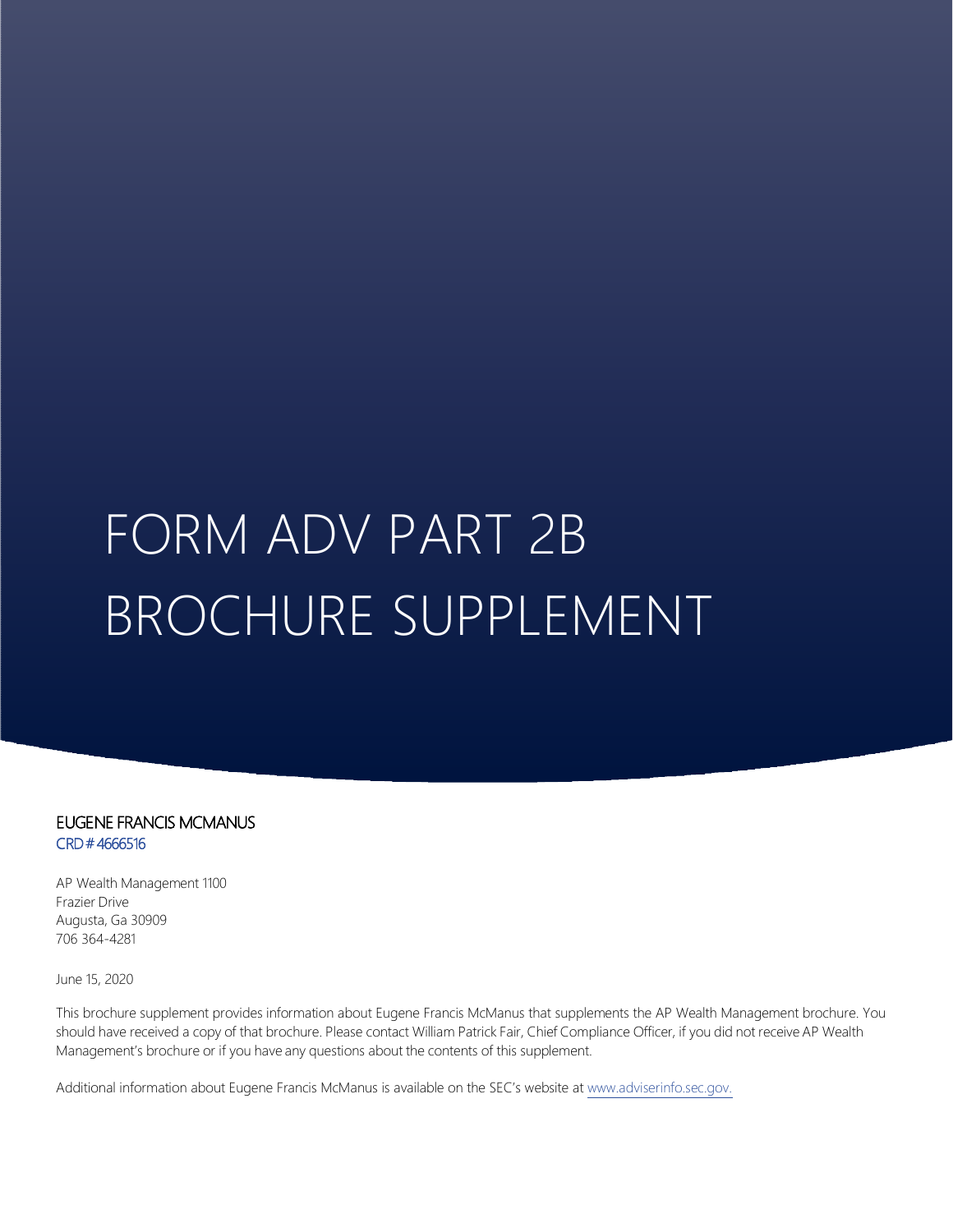# **Table of Contents**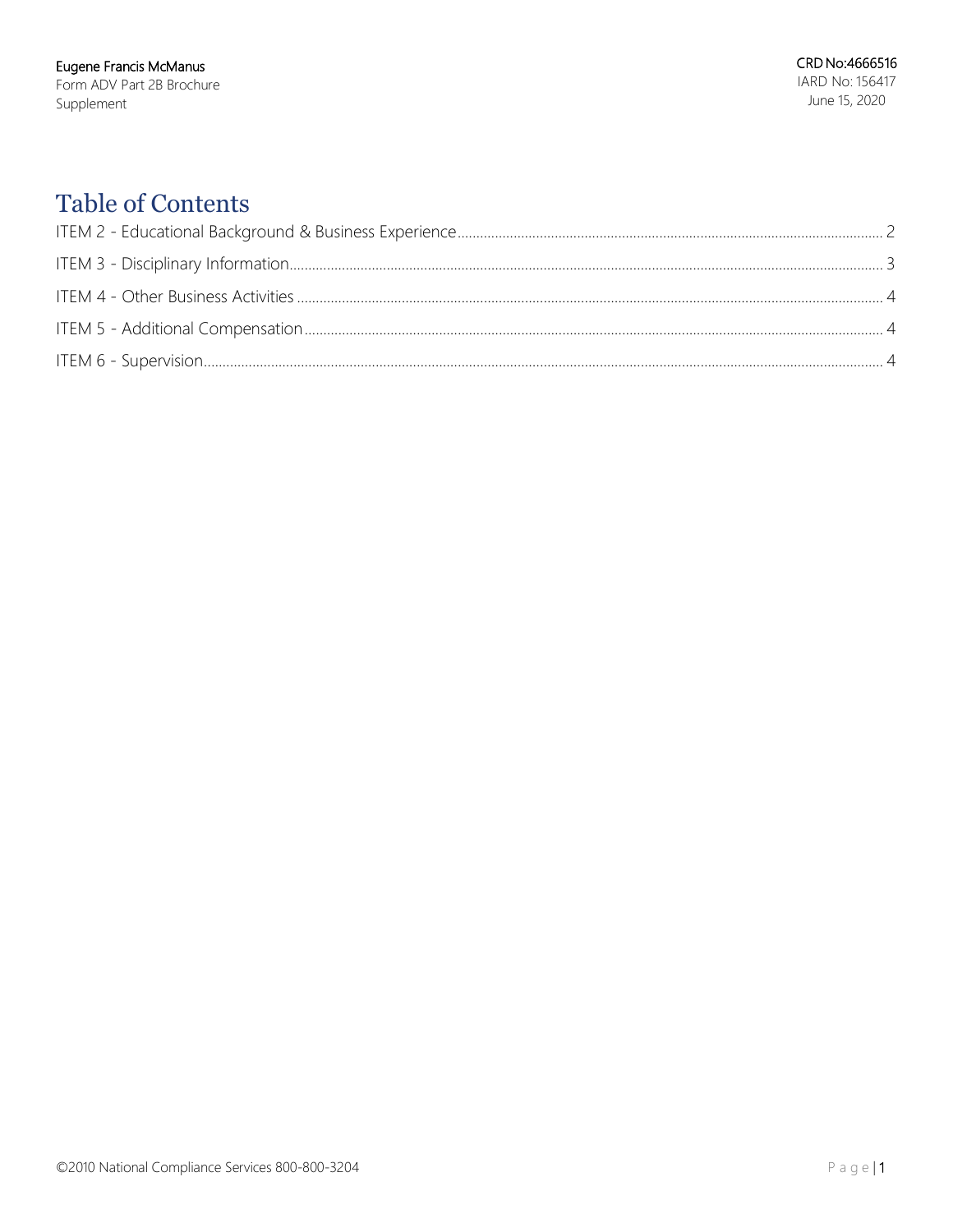# ITEM 2 - Educational Background & Business Experience

Name: Eugene Francis McManus

## Year of Birth: 1962

## Formal Education after High School:

• Clemson University, Accounting, Bachelor of Science, 1985

## Business Background for the Previous Five Years:

- AP Wealth Management, Managing Member, 01/2011 present
- Augusta Capital Investors, Member, 07/2013 03/2019
- LPL Financial, Registered Representative, 7/2011 7/2012
- McManus & Sinclair Wealth Mgt, Managing Member, 06/2007 04/2011
- Eugene F McManus CPA, Owner, 08/1991 12/2009

## Certifications:

- Certified Public Accountant, Georgia and South Carolina;
	- o Must have undergraduate degree, pass CPA exam, and complete 40 hours of continuing education annually.
- Certified Financial Planner practitioner;
	- o Must have designation such as CPA, agree to the CFP board's code of ethics, and complete 30 hours of continuing education every two years.
- Personal Financial Specialist;
	- o Must have AICPA designation, pass an annual exam, and meet continuing education requirements.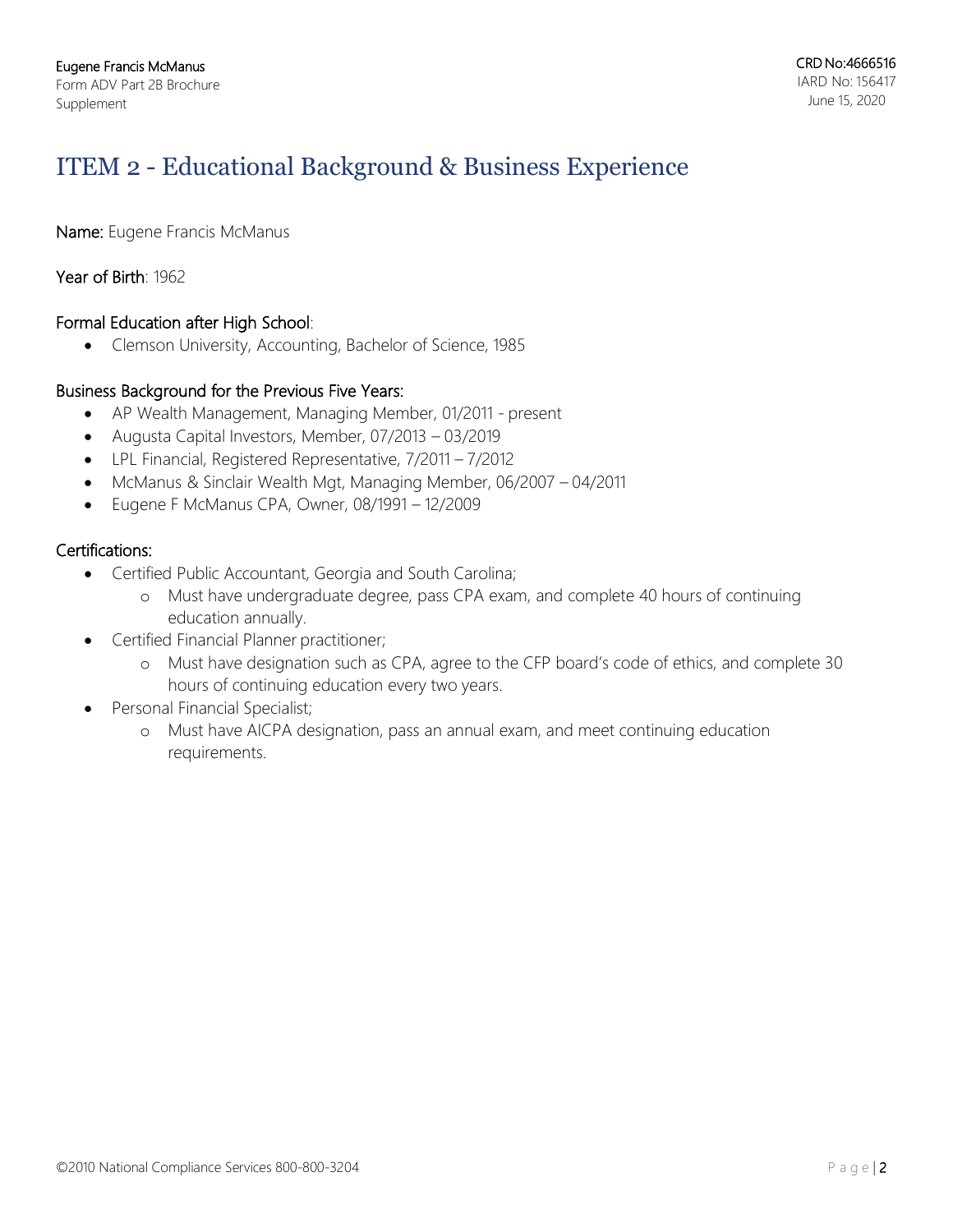# ITEM 3 - Disciplinary Information

- A. A criminal or civil action in a domestic, foreign or military court of competent jurisdiction in which the supervised person
	- 1. was convicted of, or pled guilty or nolo contendere ("no contest") to (a) any felony; (b) a misdemeanor that involved investments or an investment-related business, fraud, false statements or omissions, wrongful taking of property, bribery, perjury, forgery, counterfeiting, or extortion; or (c) a conspiracy to commit any of these offenses;
	- 2. is the named subject of a pending criminal proceeding that involves an investment-related business, fraud, false statements or omissions, wrongful taking of property, bribery, perjury, forgery, counterfeiting, extortion, or a conspiracy to commit any of these offenses;
	- 3. was found to have been involved in a violation of an investment-related statute or regulation; or
	- 4. was the subject of any order, judgment, or decree permanently or temporarily enjoining, or otherwise limiting, the supervised person from engaging in any investment-related activity, or from violating any investment-related statute, rule, or order.
		- None
- B. An administrative proceeding before the SEC, any other federal regulatory agency, any state regulatory agency, or any foreign financial regulatory authority in which the supervised person
	- 1. was found to have caused an investment-related business to lose its authorization to do business; or
	- 2. was found to have been involved in a violation of an investment-related statute or regulation and was the subject of an order by the agency or authority
		- i) denying, suspending, or revoking the authorization of the supervised person to act in an investment-related business;
		- ii) barring or suspending the supervised person's association with an investment-related business;
		- iii) otherwise significantly limiting the supervised person's investment-related activities; or
		- iv) imposing a civil money penalty of more than \$2,500 on the supervised person. None
- C. A self-regulatory organization (SRO) proceeding in which the supervised person
	- 1. was found to have caused an investment-related business to lose its authorization to do business; or
	- 2. was found to have been involved in a violation of the SRO's rules and was: (i) barred or suspended from membership or from association with other members, or was expelled from membership; (ii) otherwise significantly limited from investment-related activities; or (iii) fined more than \$2,500. None
- D. Any other proceeding in which a professional attainment, designation, or license of the supervised person was revoked or suspended because of a violation of rules relating to professional conduct. If the supervised person resigned (or otherwise relinquished his attainment, designation, or license) in anticipation of such a proceeding (and the adviser knows, or should have known, of such resignation or relinquishment), disclose the event. None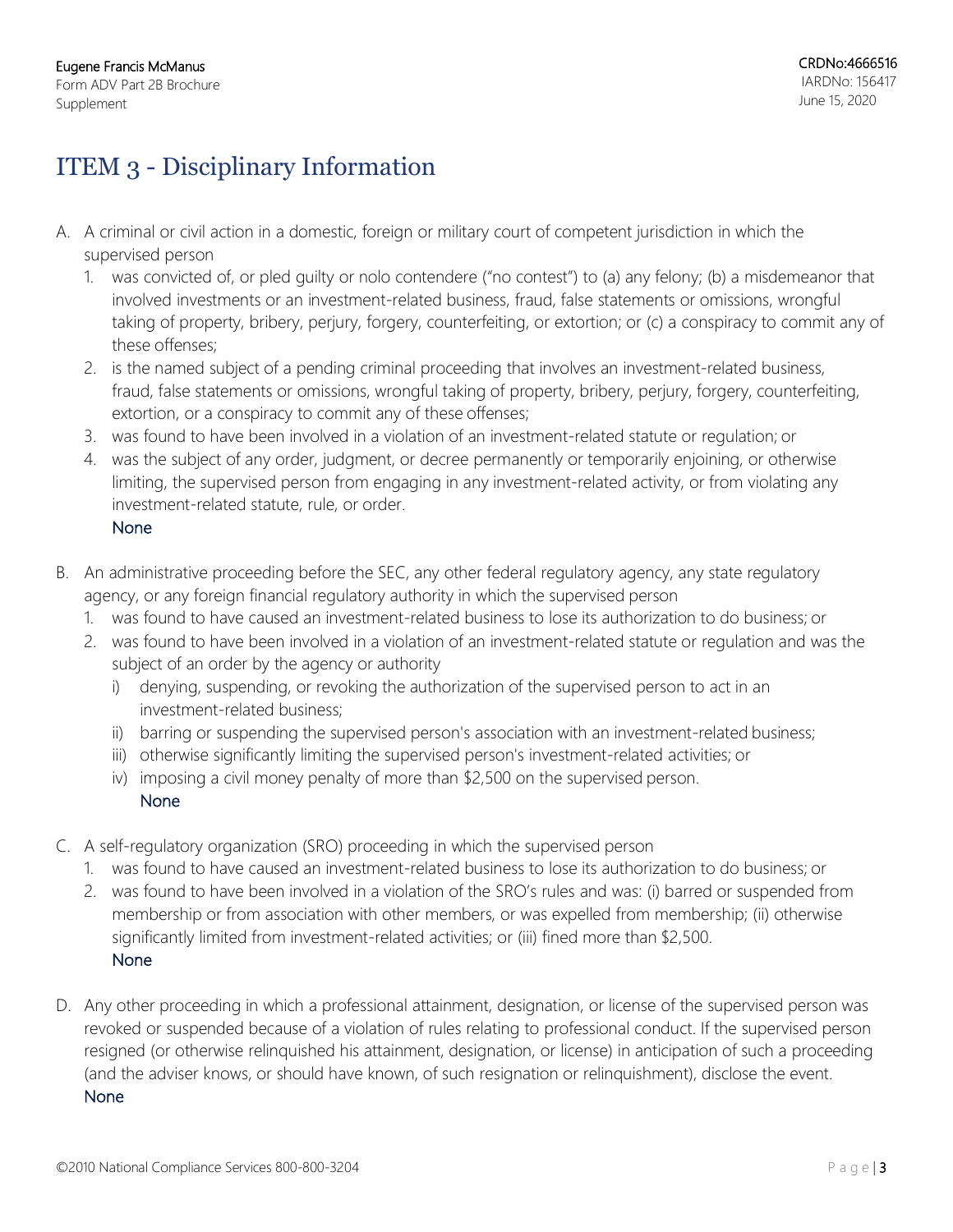# ITEM 4 - Other Business Activities

Eugene does not engage in any other business activities.

# ITEM 5 - Additional Compensation

Eugene does not receive any economic benefit for providing advisory services from anyone who is not a client.

# ITEM 6 - Supervision

William Patrick Fair, Chief compliance officer, 706 364-4281 monitors the advice that Eugene provides to clients. William regularly review all accounts and receives daily reports of activities in client account.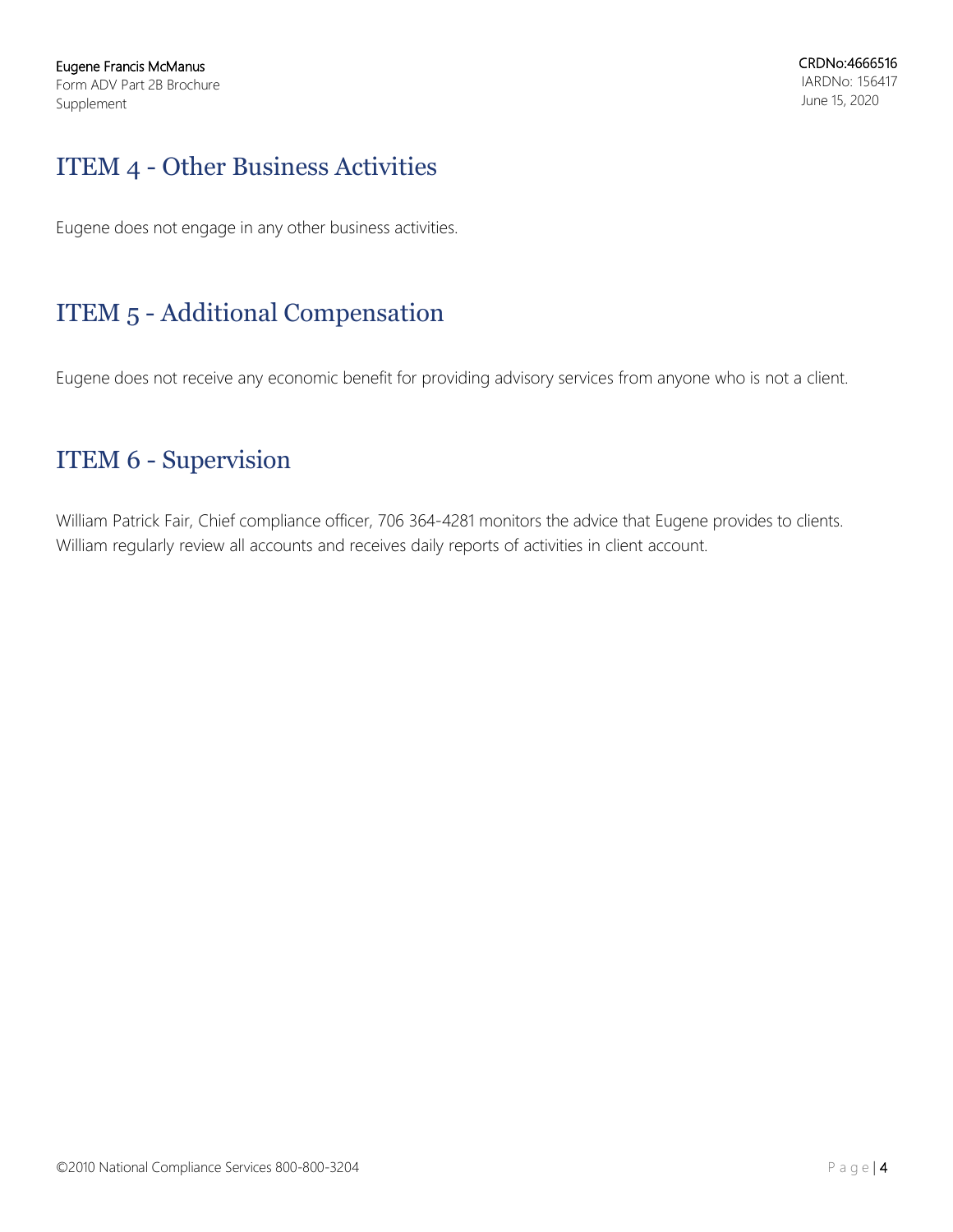# FORM ADV PART 2B BROCHURE SUPPLEMENT

WILLIAM PATRICK FAIR CRD # 4243098

AP Wealth Management, LLC 1100 Frazier Drive Augusta, Ga 30909 706 364-4281

June 15, 2020

This brochure supplement provides information about William Patrick Fair that supplements the AP Wealth Management brochure. You should have received a copy of that brochure. Please contact Eugene Francis McManus, Managing Member, if you did not receive AP Wealth Management's brochure or if you have any questions about the contents of this supplement.

Additional information about William Patrick Fair is available on the SEC's website at www.adviserinfo.sec.gov.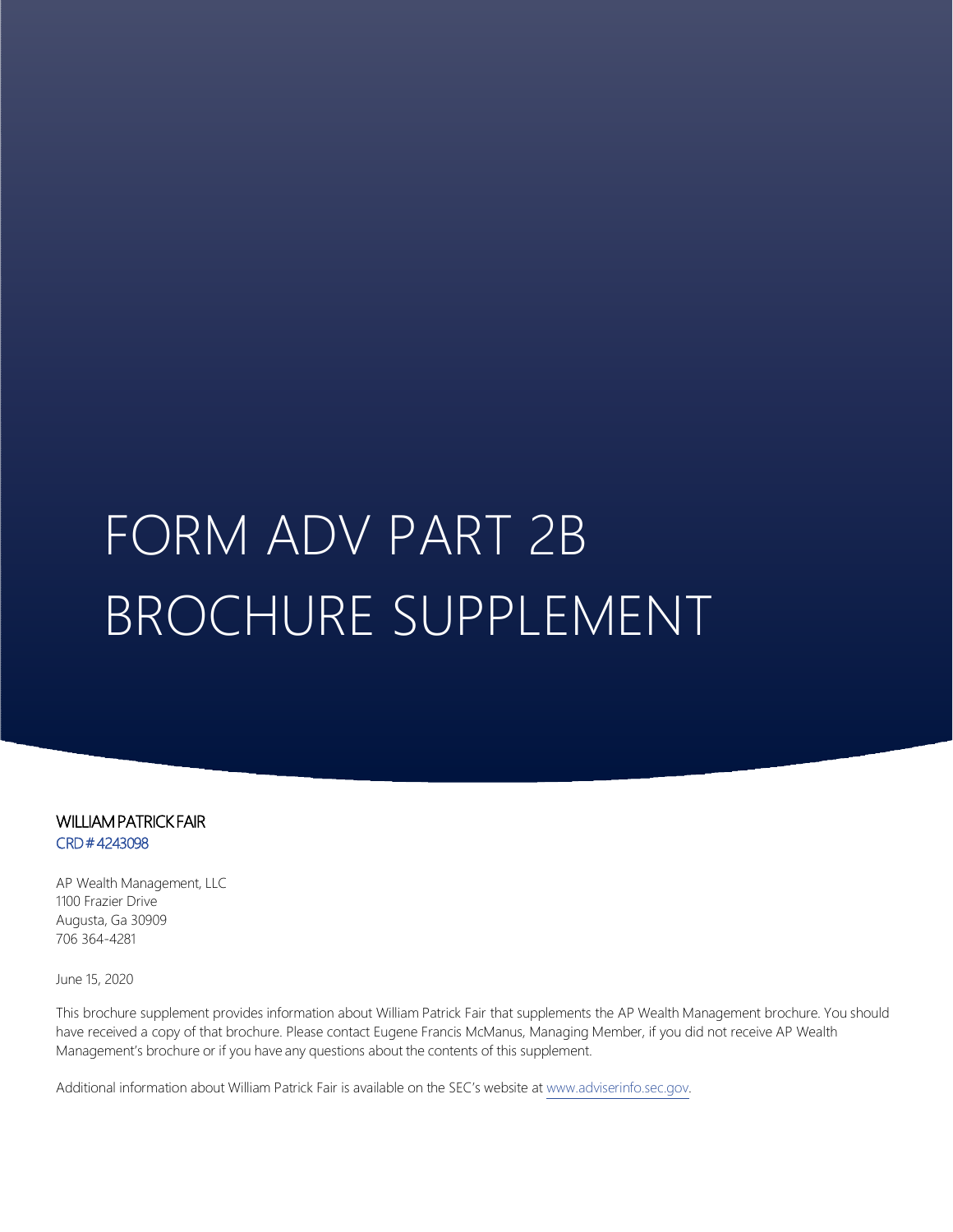William Patrick Fair Form ADV Part 2B Brochure Supplement

# **Table of Contents**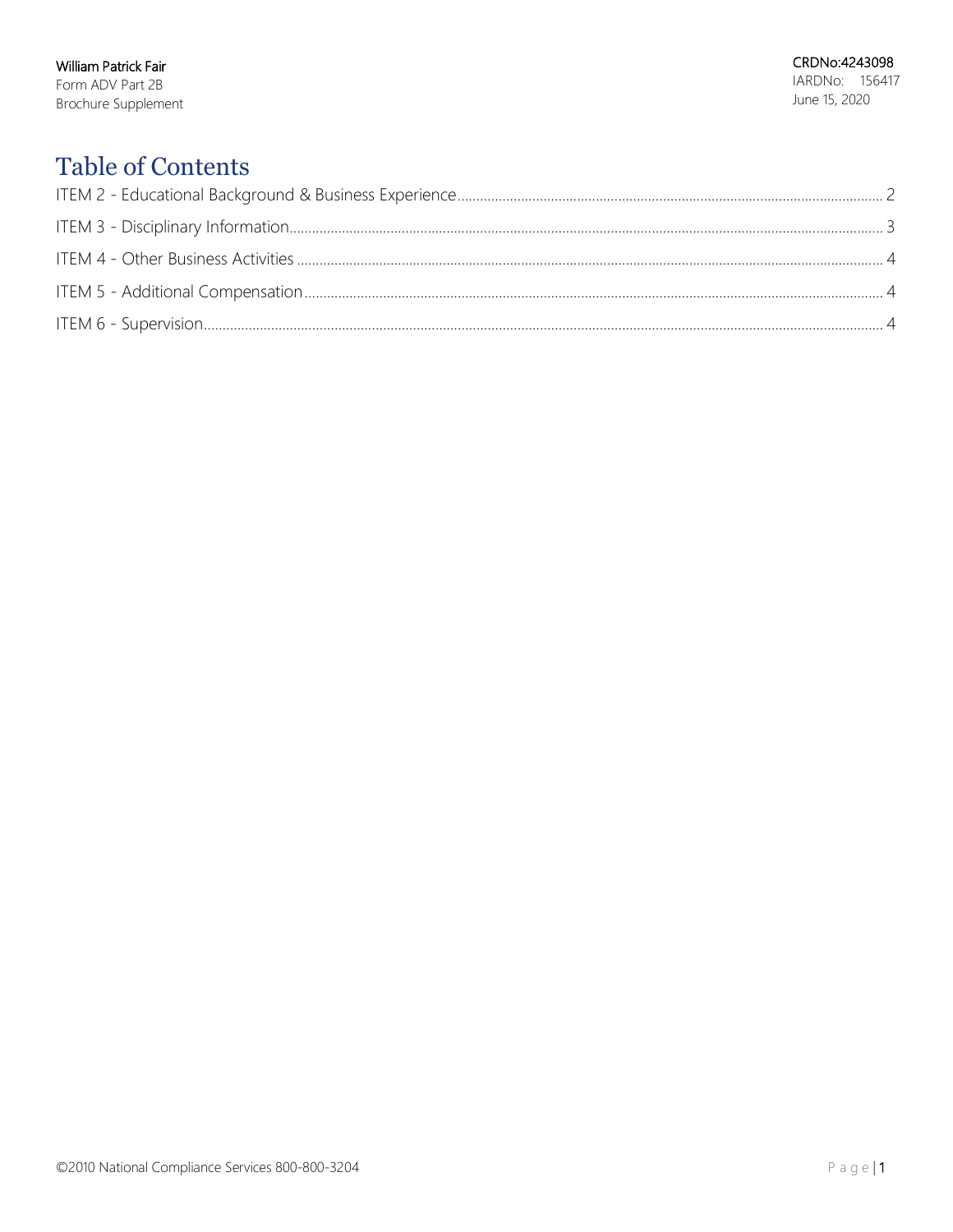# ITEM 2 - Educational Background & Business Experience

Name: William Patrick Fair

## Year of Birth: 1965

## Formal Education after High School:

- Georgia Institute of Technology, Bachelor of Science, Management, 1988
- Augusta State University, MBA, 1997

## Business Background for the Previous Five Years:

- AP Wealth Management, Chief Compliance Officer, 01/2011 present
- Augusta Capital Investors, Chief Compliance Officer, 11/2013 03/2019
- Augusta Capital Management, Chief Compliance Officer, 11/2013 08/2018
- LPL Financial, Registered Representative, 7/2010 9/2013
- First Citizens Securities, Financial Adviser, 01/2009 07/2010
- Wachovia Securities, Financial Adviser, 06/2005 01/2009

## Certifications:

- Certified Financial Planner practitioner;
	- o Must complete course of study, agree to the CFP board's code of ethics, and complete 30 hours of continuing education every two years.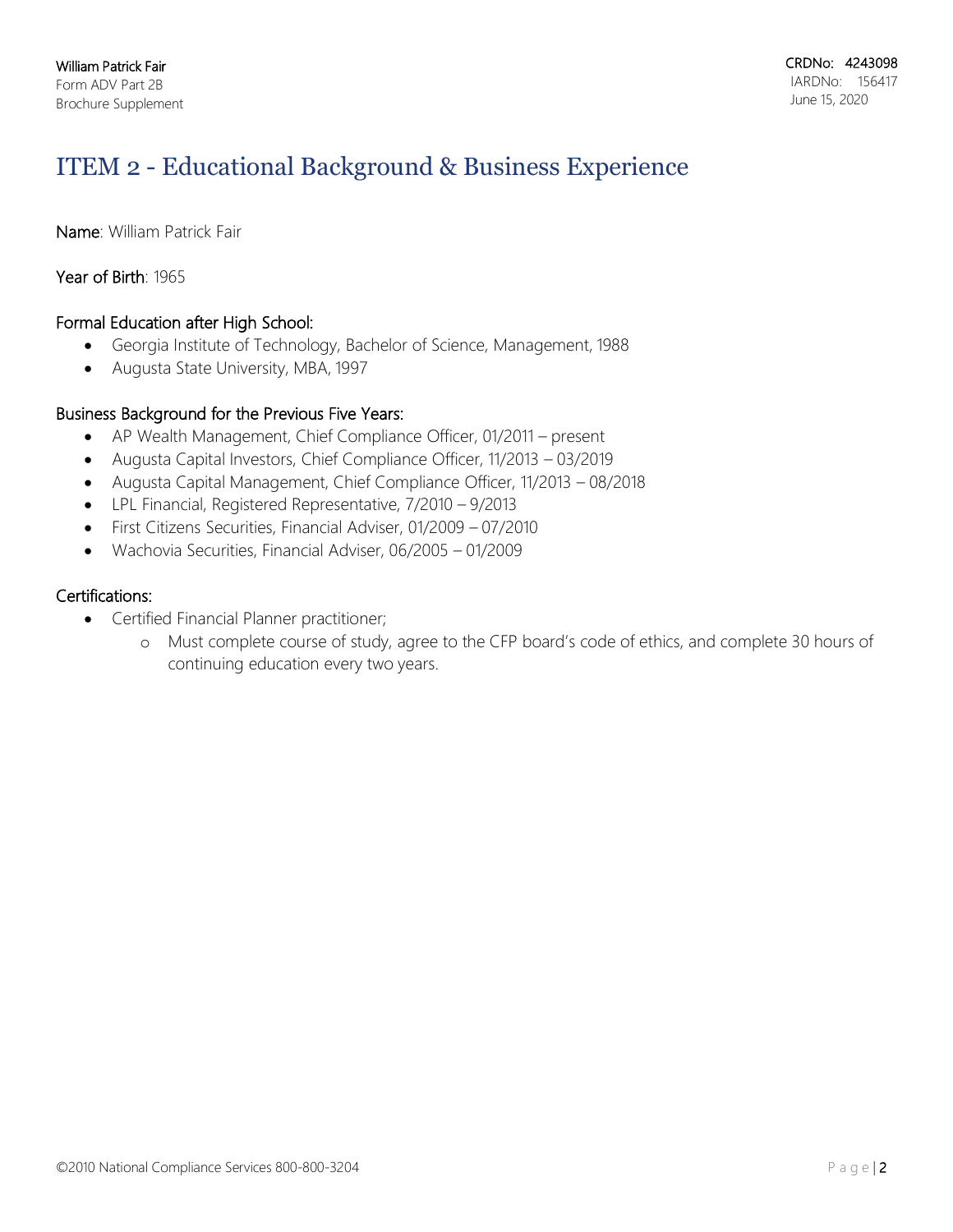# ITEM 3 - Disciplinary Information

- A. A criminal or civil action in a domestic, foreign or military court of competent jurisdiction in which the supervised person
	- 1. was convicted of, or pled guilty or nolo contendere ("no contest") to (a) any felony; (b) a misdemeanor that involved investments or an investment-related business, fraud, false statements or omissions, wrongful taking of property, bribery, perjury, forgery, counterfeiting, or extortion; or (c) a conspiracy to commit any of these offenses;
	- 2. is the named subject of a pending criminal proceeding that involves an investment-related business, fraud, false statements or omissions, wrongful taking of property, bribery, perjury, forgery, counterfeiting, extortion, or a conspiracy to commit any of these offenses;
	- 3. was found to have been involved in a violation of an investment-related statute or regulation; or
	- 4. was the subject of any order, judgment, or decree permanently or temporarily enjoining, or otherwise limiting, the supervised person from engaging in any investment-related activity, or from violating any investment-related statute, rule, or order.
		- None
- B. An administrative proceeding before the SEC, any other federal regulatory agency, any state regulatory agency, or any foreign financial regulatory authority in which the supervised person
	- 1. was found to have caused an investment-related business to lose its authorization to do business; or
	- 2. was found to have been involved in a violation of an investment-related statute or regulation and was the subject of an order by the agency or authority
		- i) denying, suspending, or revoking the authorization of the supervised person to act in an investment-related business;
		- ii) barring or suspending the supervised person's association with an investment-related business;
		- iii) otherwise significantly limiting the supervised person's investment-related activities; or
		- iv) imposing a civil money penalty of more than \$2,500 on the supervised person. None
- C. A self-regulatory organization (SRO) proceeding in which the supervised person
	- 1. was found to have caused an investment-related business to lose its authorization to do business; or
	- 2. was found to have been involved in a violation of the SRO's rules and was: (i) barred or suspended from membership or from association with other members, or was expelled from membership; (ii) otherwise significantly limited from investment-related activities; or (iii) fined more than \$2,500. None
- D. Any other proceeding in which a professional attainment, designation, or license of the supervised person was revoked or suspended because of a violation of rules relating to professional conduct. If the supervised person resigned (or otherwise relinquished his attainment, designation, or license) in anticipation of such a proceeding (and the adviser knows, or should have known, of such resignation or relinquishment), disclose the event. None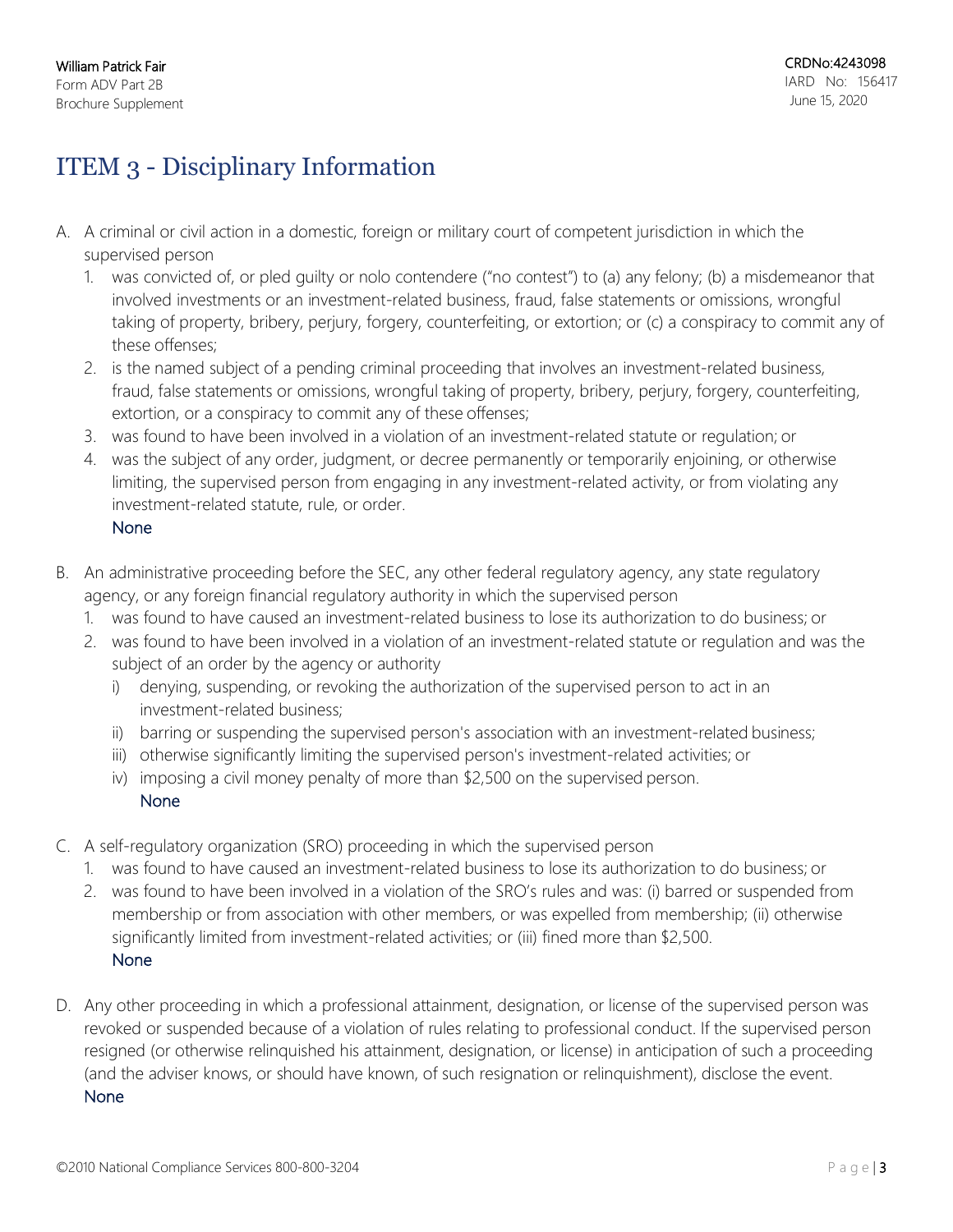# ITEM 4 - Other Business Activities

William does not engage in any other business activities.

# ITEM 5 - Additional Compensation

William does not receive any economic benefit for providing advisory services from anyone who is not a client.

# ITEM 6 - Supervision

Eugene McManus, 706 364-4281, monitors the advice that William provides to clients. Eugene regularly reviews all accounts and receives daily reports of activities in client accounts.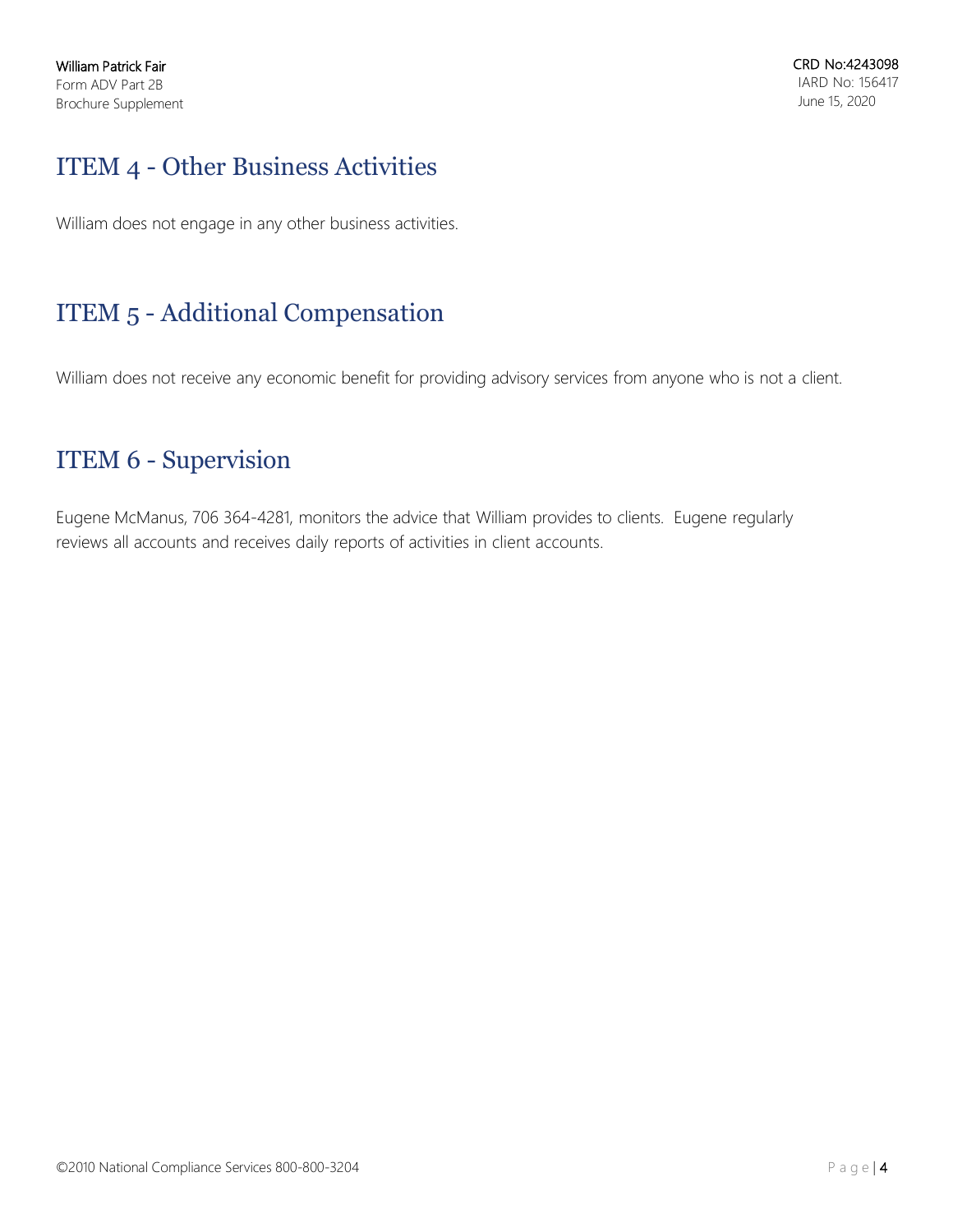# FORM ADV PART 2B BROCHURE SUPPLEMENT

## THOMAS O'GORMAN

### CRD # 6486292

AP Wealth Management, LLC 1100 Frazier Drive Augusta, Ga 30909 706 364-4281

### June 15, 2020

This brochure supplement provides information about Thomas O'Gorman that supplements the AP Wealth Management brochure. You should have received a copy of that brochure. Please contact William Patrick Fair, Chief Compliance Officer, if you did not receive AP Wealth Management's brochure or if you have any questions about the contents of this supplement.

Additional information about Thomas O'Gorman is available on the SEC's website at www.adviserinfo.sec.gov.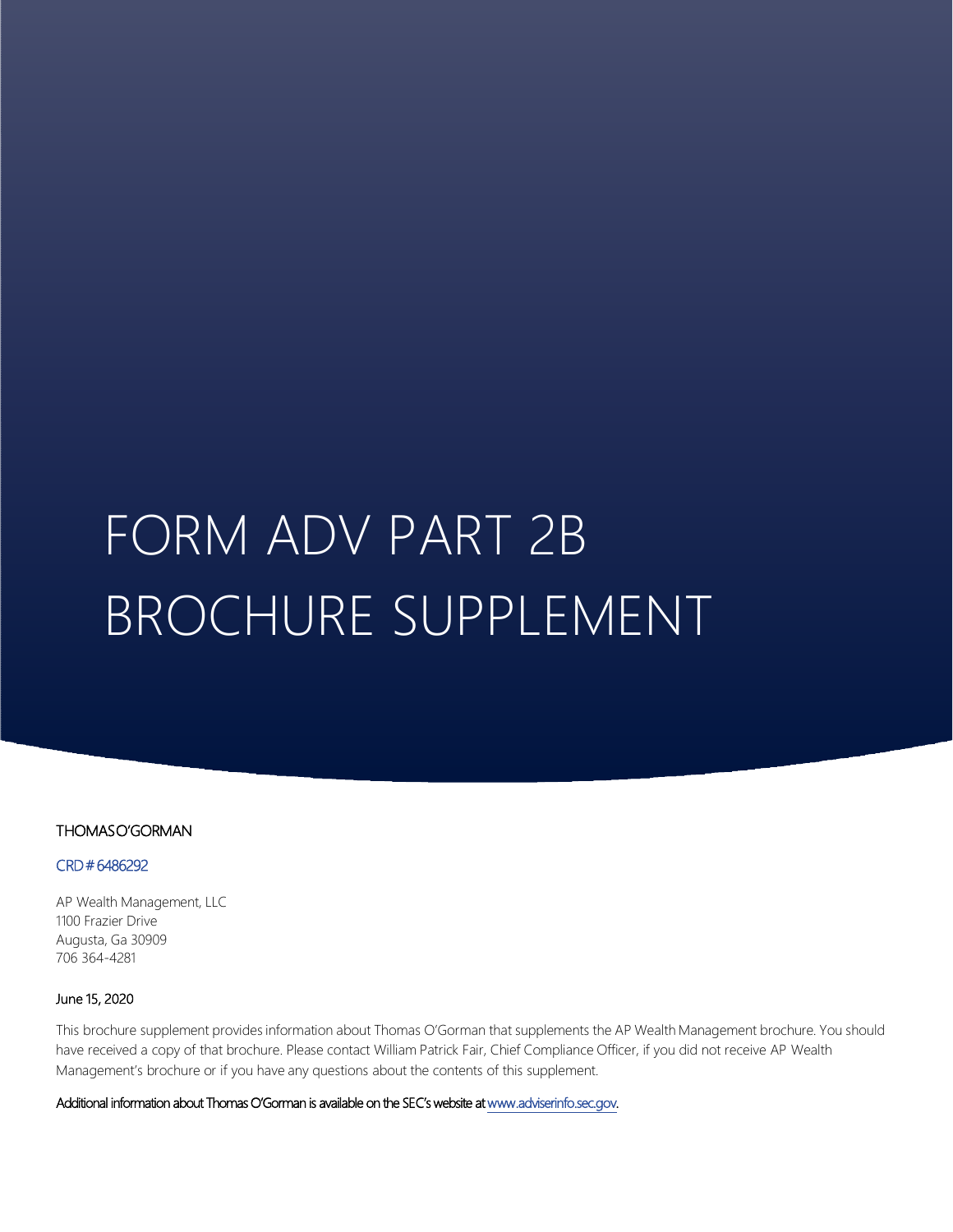# **Table of Contents**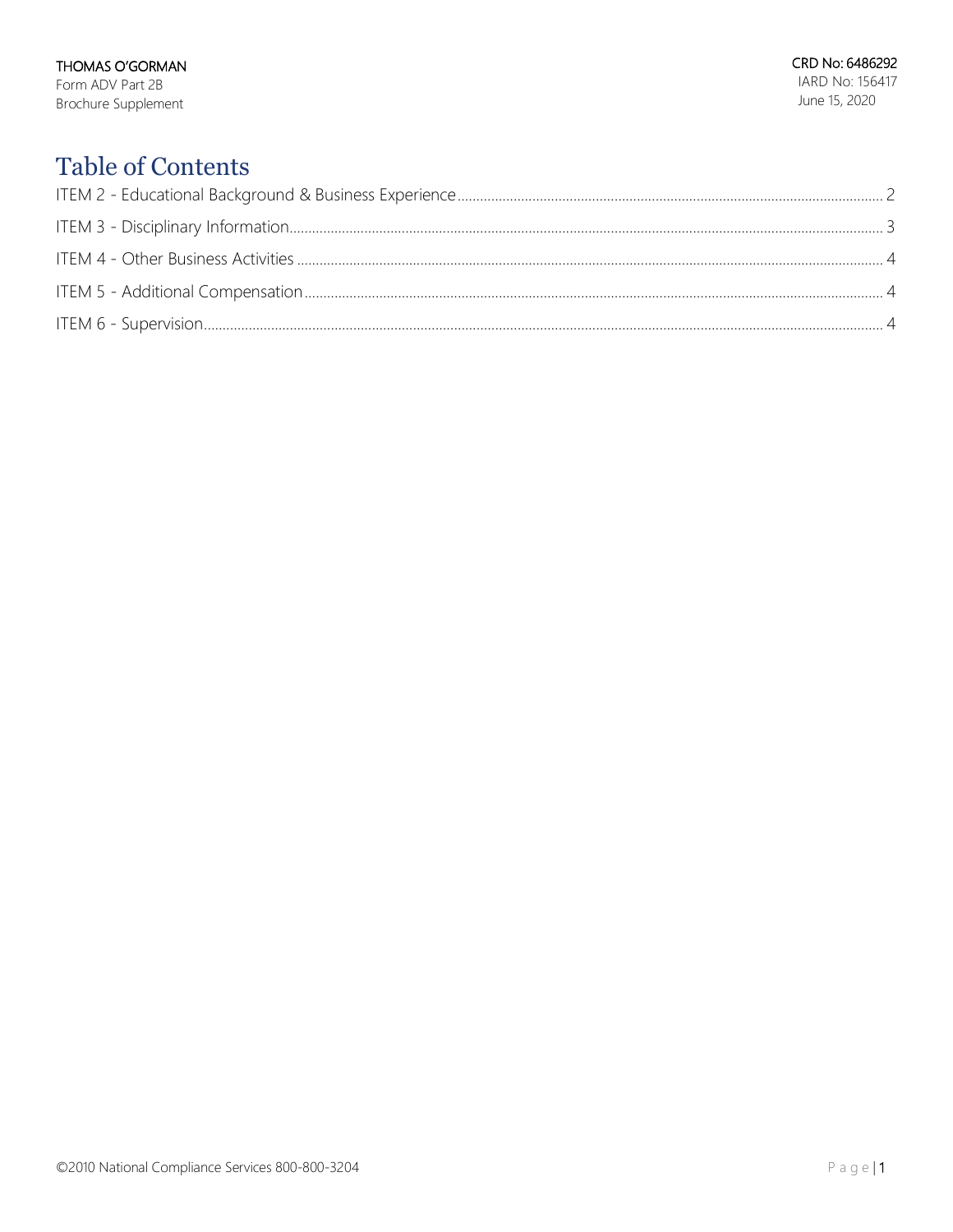# ITEM 2 - Educational Background & Business Experience

Name: Thomas O'Gorman

Year of Birth: 1962

## Formal Education after High School:

- Fairfield University, Fairfield, Ct., BA, Economics, 1984
- NYU Stern School of Business, MBA Finance and International Business, 1991

## Business Background for the Previous Five Years:

- GN Media, Vice President of Finance, 01/2018 09/2019
- AP Wealth Management, Financial Advisor, 08/2016 Present
- Equus Management, Financial Advisor, 06/2012 08/2016
- C.O. Investment, Financial Advisor, 03/2001 06/2012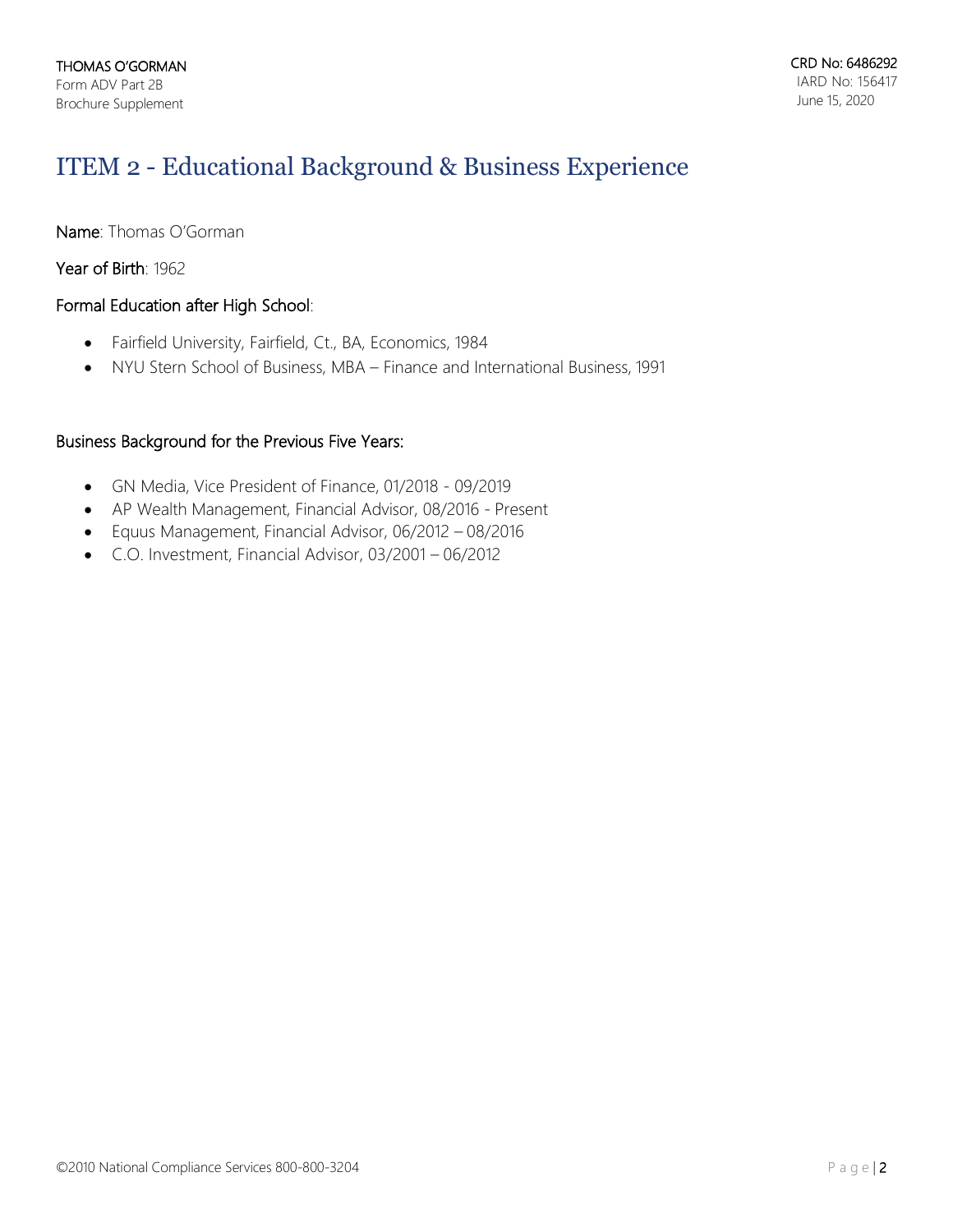# ITEM 3 - Disciplinary Information

- A. A criminal or civil action in a domestic, foreign or military court of competent jurisdiction in which the supervised person
	- 1. was convicted of, or pled guilty or nolo contendere ("no contest") to (a) any felony; (b) a misdemeanor that involved investments or an investment-related business, fraud, false statements or omissions, wrongful taking of property, bribery, perjury, forgery, counterfeiting, or extortion; or (c) a conspiracy to commit any of these offenses;
	- 2. is the named subject of a pending criminal proceeding that involves an investment-related business, fraud, false statements or omissions, wrongful taking of property, bribery, perjury, forgery, counterfeiting, extortion, or a conspiracy to commit any of these offenses;
	- 3. was found to have been involved in a violation of an investment-related statute or regulation; or
	- 4. was the subject of any order, judgment, or decree permanently or temporarily enjoining, or otherwise limiting, the supervised person from engaging in any investment-related activity, or from violating any investment-related statute, rule, or order.

## None

- B. An administrative proceeding before the SEC, any other federal regulatory agency, any state regulatory agency, or any foreign financial regulatory authority in which the supervised person
	- 1. was found to have caused an investment-related business to lose its authorization to do business; or
	- 2. was found to have been involved in a violation of an investment-related statute or regulation and was the subject of an order by the agency or authority
		- i) denying, suspending, or revoking the authorization of the supervised person to act in an investment- related business;
		- ii) barring or suspending the supervised person's association with an investment-related business;
		- iii) otherwise significantly limiting the supervised person's investment-related activities; or
		- iv) imposing a civil money penalty of more than \$2,500 on the supervised person. None
- C. A self-regulatory organization (SRO) proceeding in which the supervised person
	- 1. was found to have caused an investment-related business to lose its authorization to do business; or
	- 2. was found to have been involved in a violation of the SRO's rules and was:
		- i) barred or suspended from membership or from association with other members, or was expelled from membership;
		- ii) otherwise significantly limited from investment-related activities; or
		- iii) fined more than \$2,500.

None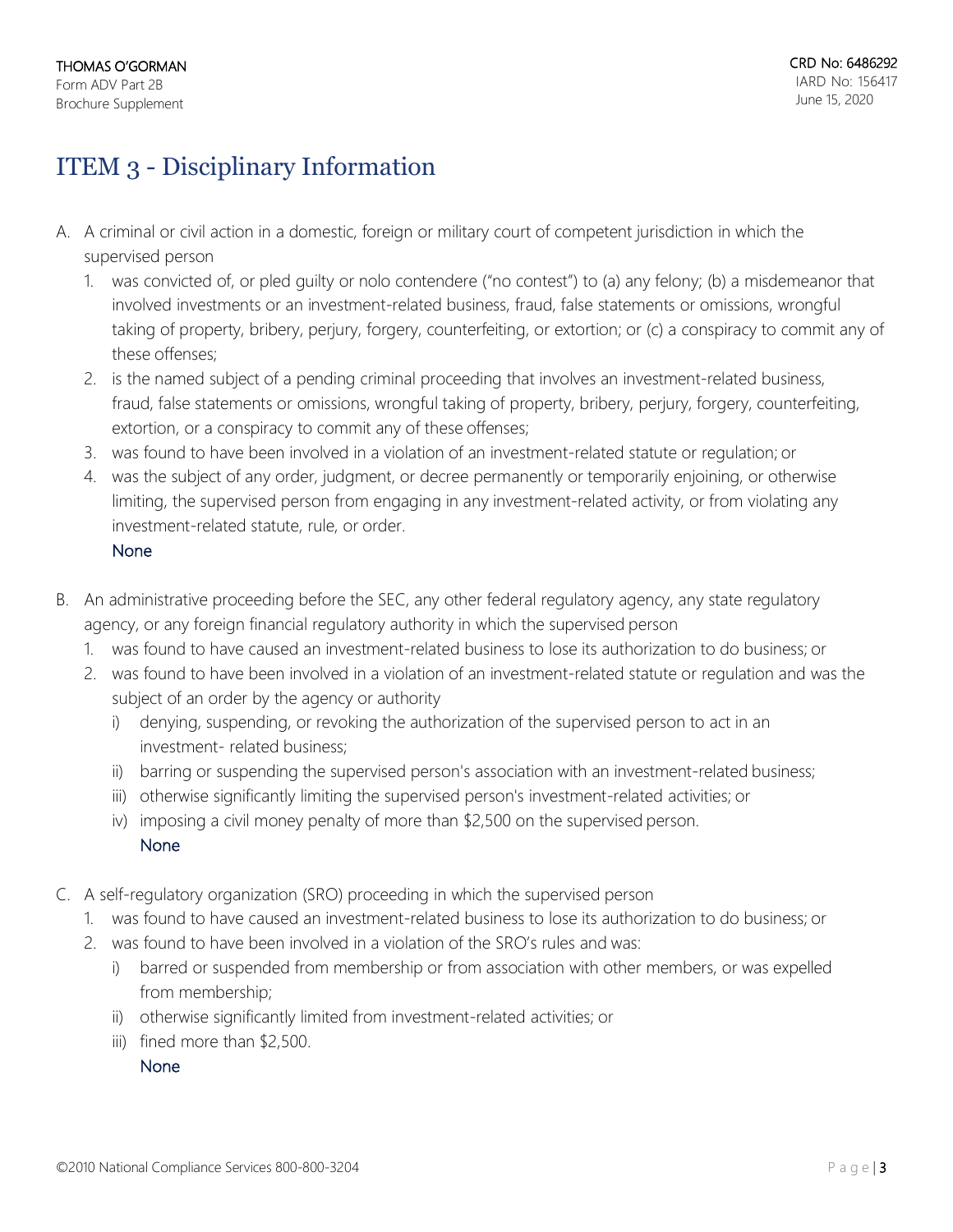D. Any other proceeding in which a professional attainment, designation, or license of the supervised person was revoked or suspended because of a violation of rules relating to professional conduct. If the supervised person resigned (or otherwise relinquished his attainment, designation, or license) in anticipation of such a proceeding (and the adviser knows, or should have known, of such resignation or relinquishment), disclose the event.

## None

# ITEM 4 - Other Business Activities

Thomas is not engaged in any other business activities.

# ITEM 5 - Additional Compensation

Thomas does not receive any economic benefit for providing advisory services from anyone who is not a client.

# ITEM 6 - Supervision

William Patrick Fair, Chief Compliance Officer, 706 364-4281 monitors the advice that Thomas provides to clients. William regularly review all accounts and receive daily reports of activities in client accounts.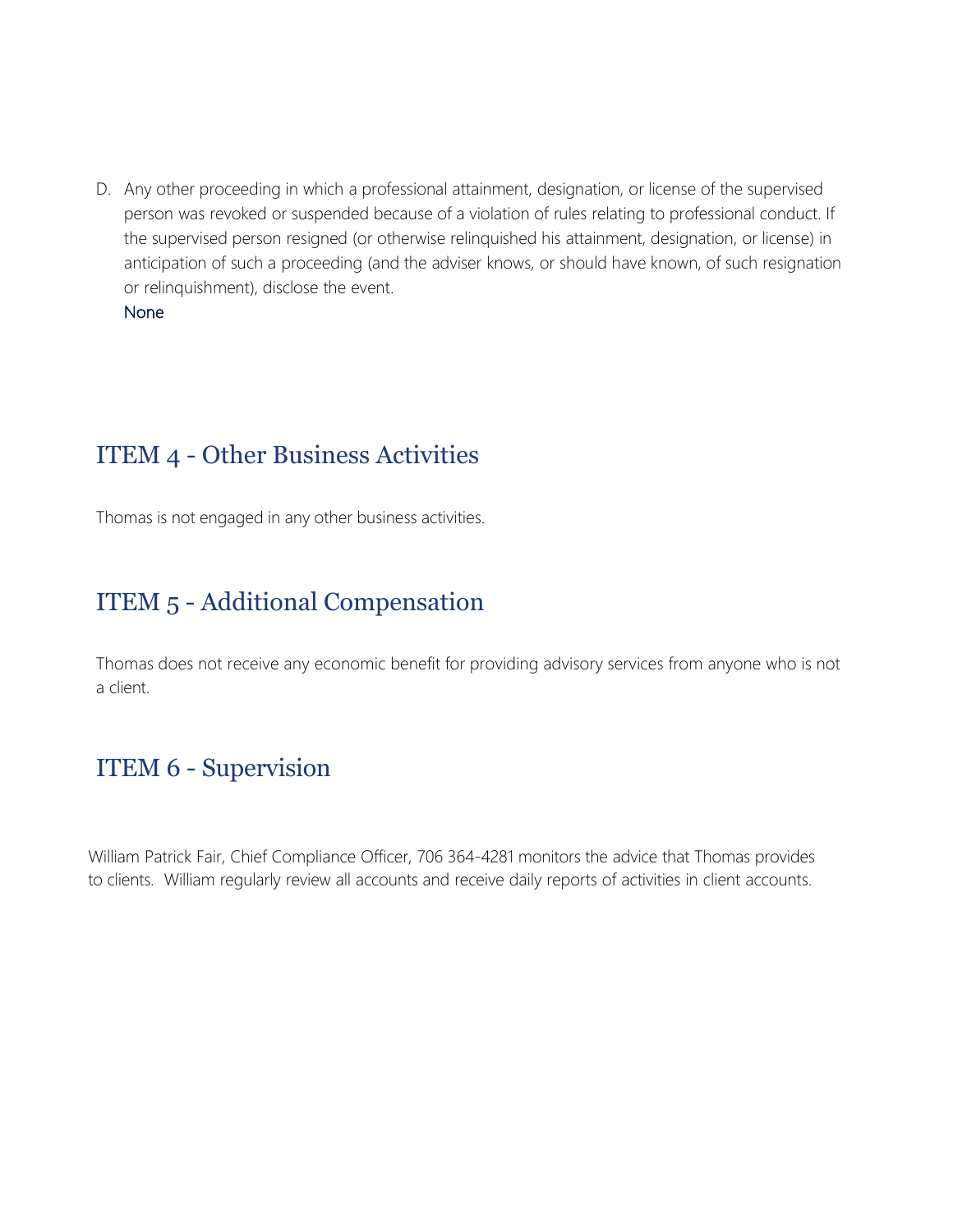# FORM ADV PART 2B BROCHURE SUPPLEMENT

## CLAYTON QUAMME

## CRD # 6025155

AP Wealth Management, LLC www.apwealth.com | 706 364-4281 1100 Frazier Drive, Augusta, Ga 30909

#### June 15, 2020

This brochure supplement provides information about Clayton Quamme that supplements the AP Wealth Management brochure. You should have received a copy of that brochure. Please contact William Patrick Fair, Chief Compliance Officer, if you did not receive AP Wealth Management's brochure or if you have any questions about the contents of this supplement.

Additional information about Clayton Quamme is available on the SEC's website at www.adviserinfo.sec.gov.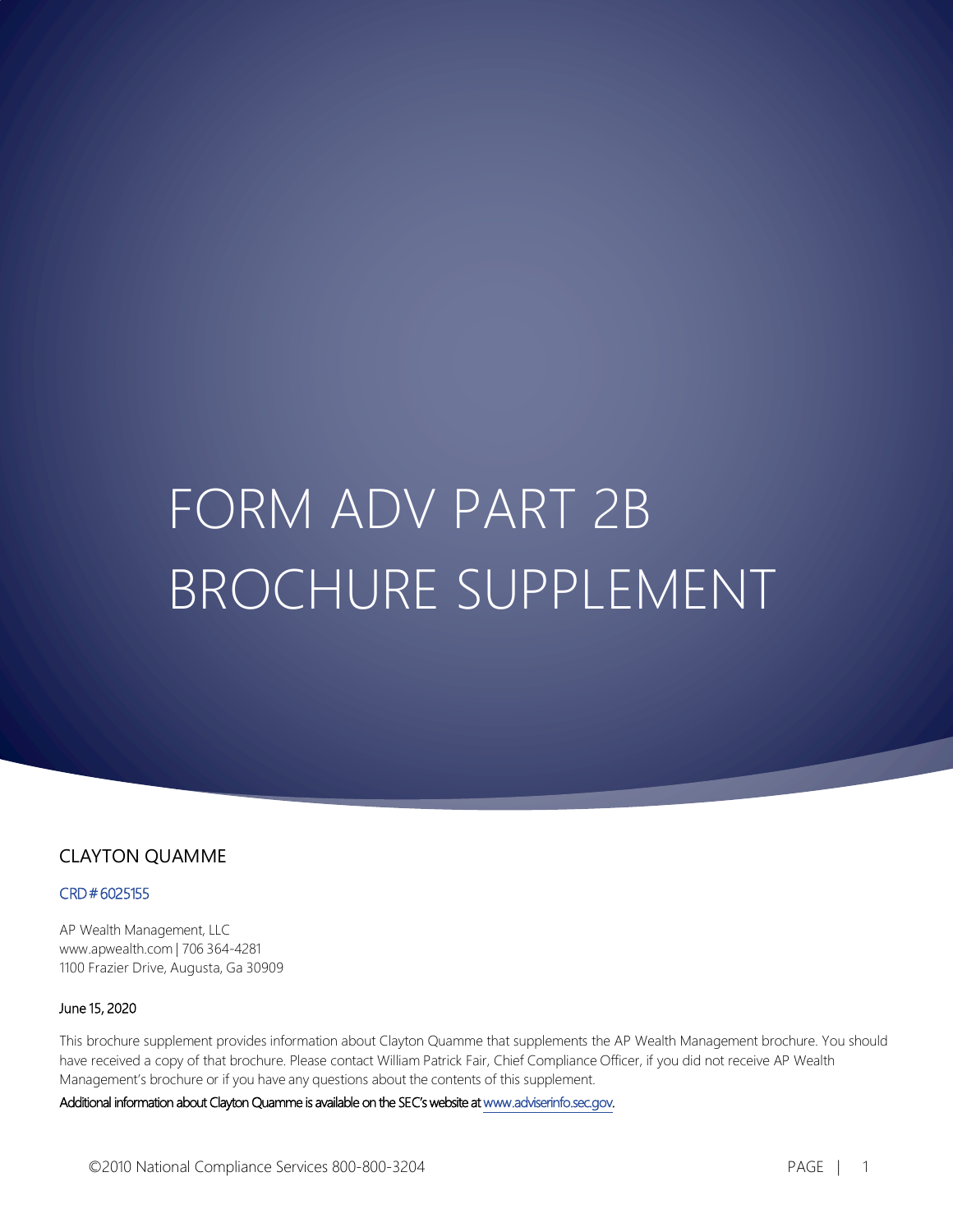# ITEM 2 - Educational Background & Business Experience

Name: Clayton Rolf Quamme

Year of Birth: 1984

## Formal Education after High School:

• Appalachian State University, Bachelor of Science in Business Administration, Economics, 2007

## Business Background for the Previous Five Years:

- AP Wealth Management, Financial Adviser, 04/2019 present
- U.S. Army, Intelligence Reserve Officer, 12/2007-present
- Calvary Wealth, Financial Adviser, 10/2013 04/2019

## Certifications:

- Certified Financial Planner practitioner;
	- o Must complete course of study, agree to the CFP board's code of ethics, and complete 30 hours of continuing education every two years.